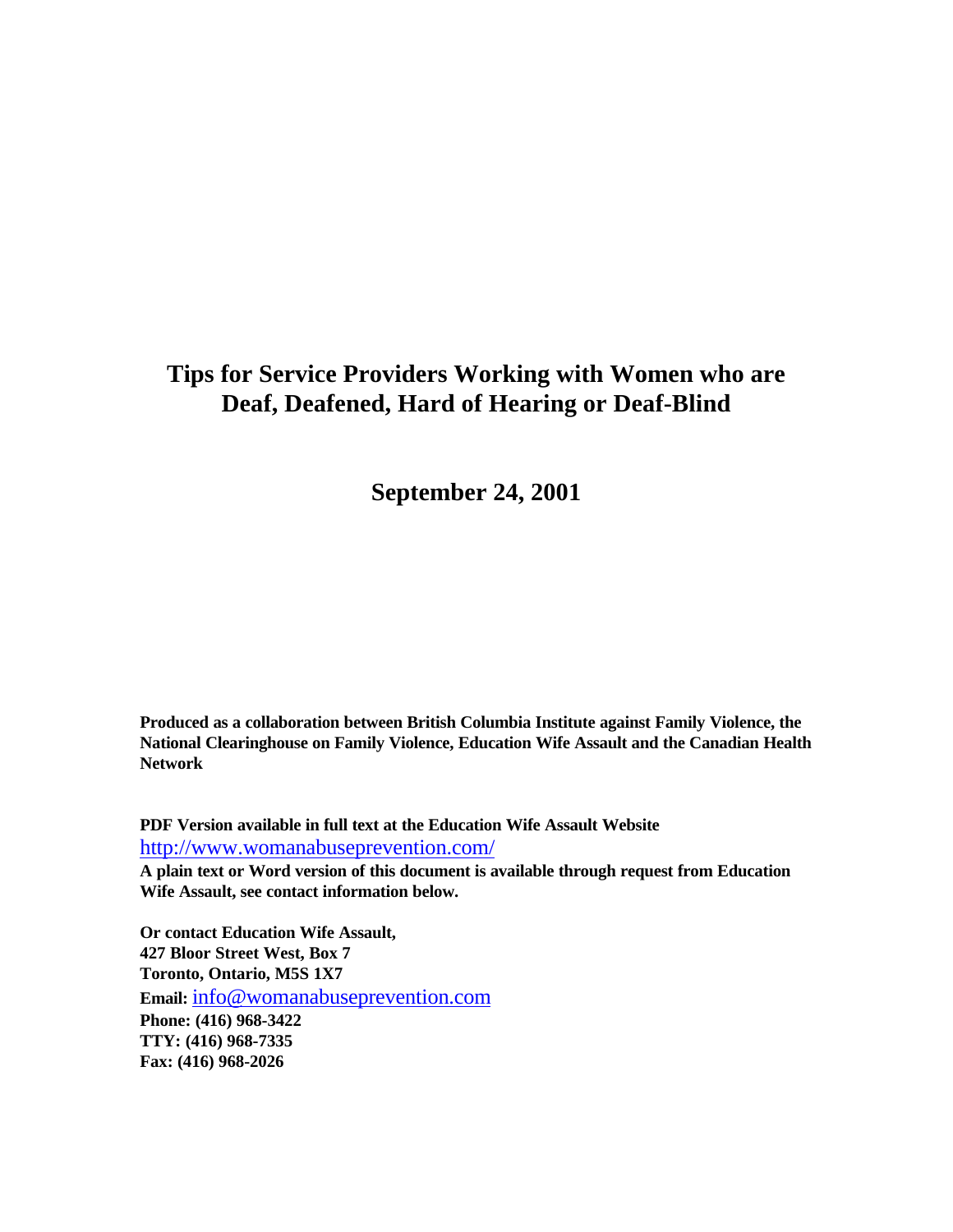| Communicating with a Woman who is Profoundly/Totally Deaf 13 |  |
|--------------------------------------------------------------|--|
|                                                              |  |
|                                                              |  |
|                                                              |  |
|                                                              |  |
|                                                              |  |
|                                                              |  |

## Table of Contents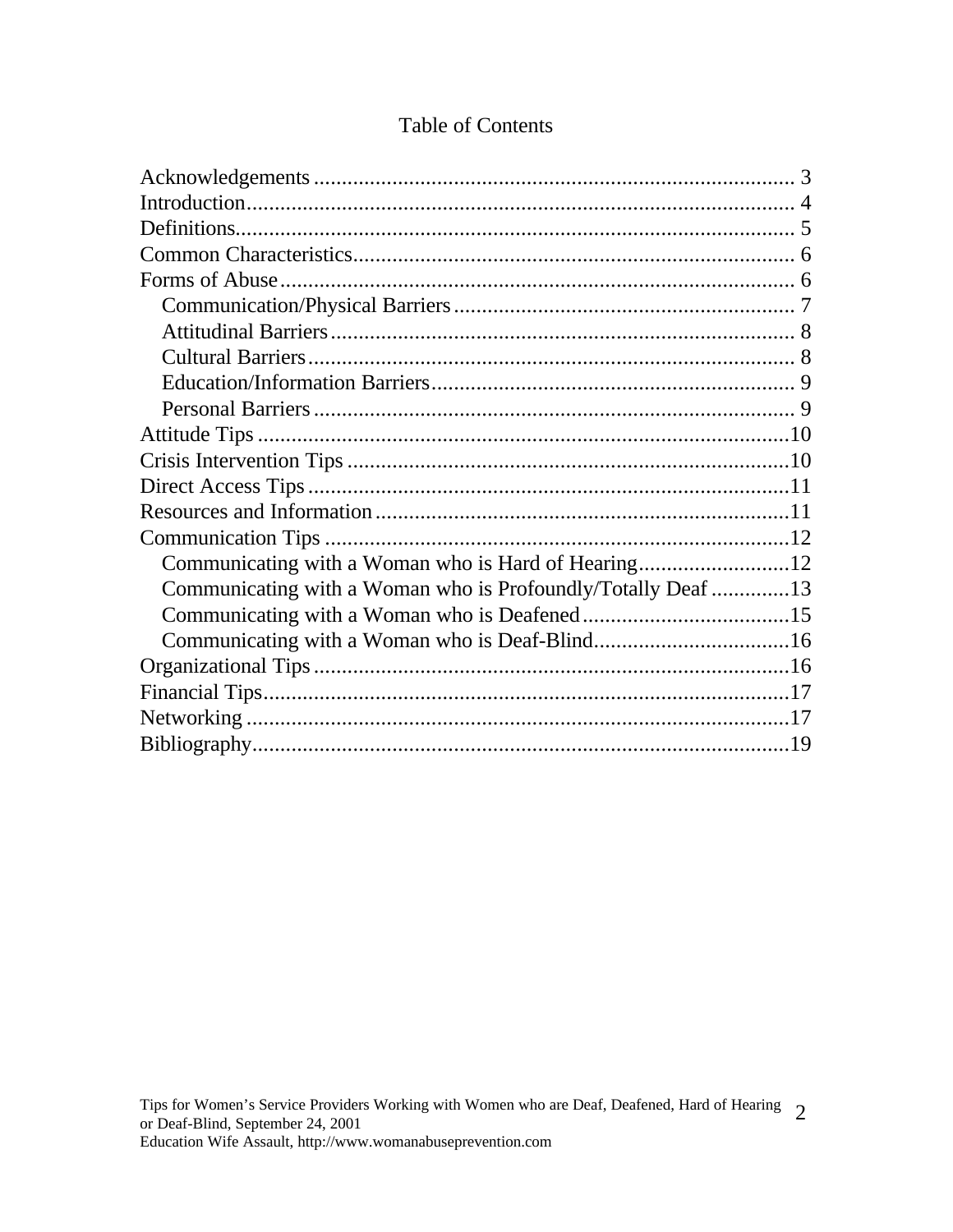# **Acknowledgements**

Thanks to Fran Odette and Lisa Weitz for their excellent research, writing and editing skills and to Joanne Bacon, Catherine MacKinnon and Penney Kirby of Education Wise Assault for recognizing the need for such a document. Thanks to Tanis Doe from the Violence Prevention Expert Panel of the Canadian Health Network for her extensive feedback and suggestions. Additional thanks to Catherine MacKinnon, Joanne Bacon, Fran Odette, Lori Dolomont, Tracey Rose, and Dave Dessens, Project Manager of the CHN People with Disabilities Affiliate for reviewing the final draft.

Produced as a collaboration between British Columbia Institute against Family Violence, the National Clearinghouse on Family Violence, Education Wife Assault and the Canadian Health Network. Thanks to those team members who provided feedback and suggestions.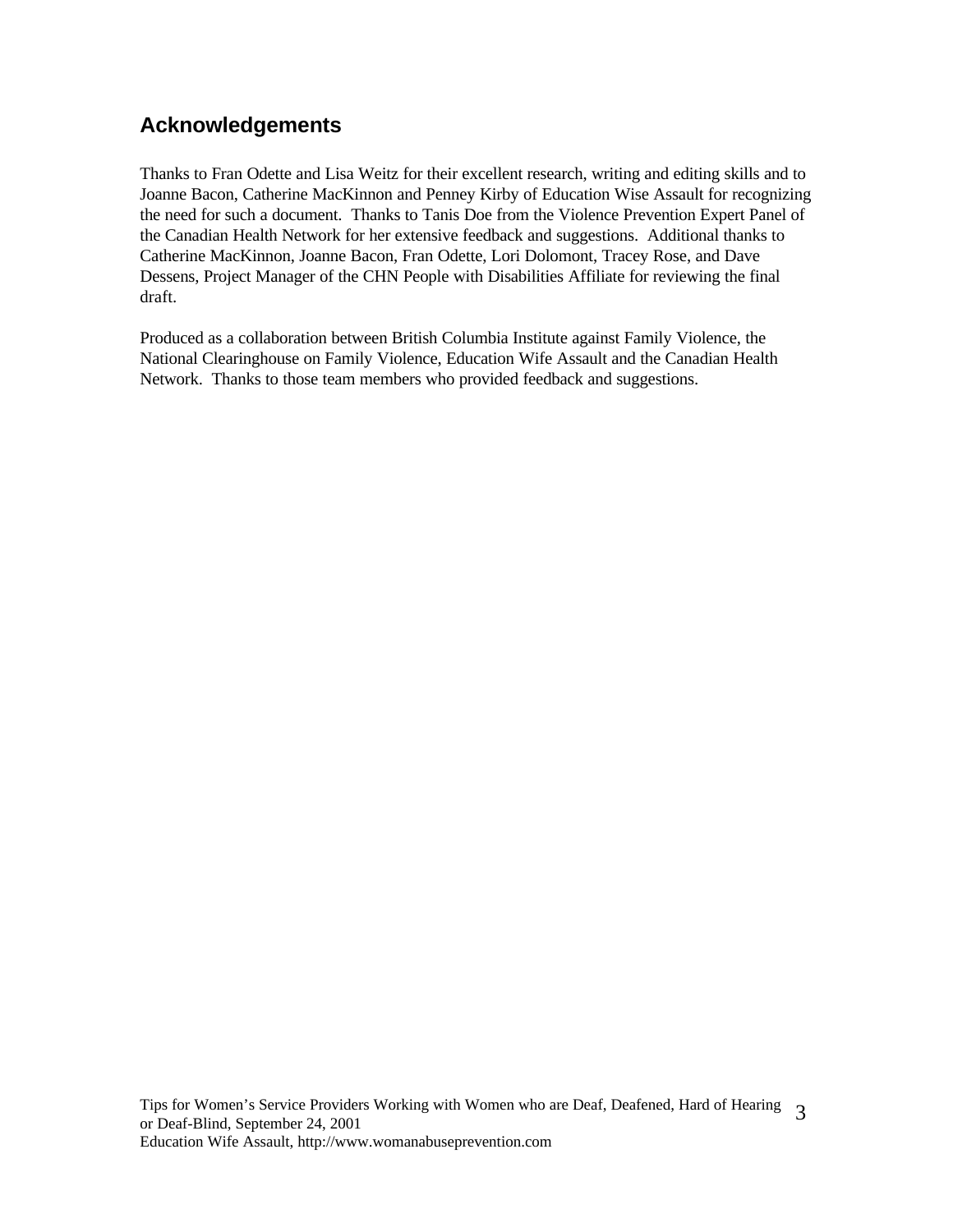## **Introduction**

-

Violence against women poses the greatest health risk to women in Canada today. Women who are Deaf/deafened/hard of hearing or deaf-blind face the same forms of gender-based violence experienced by all women, plus additional risks specifically related to their deafness in a hearingdominated world. It should be emphasized that the biological fact of hearing loss/deafness does not in and of itself create greater risk. Rather, it is the socially sanctioned acquisition and abuse of power over deaf individuals that creates their vulnerability.

It is also important to note at the outset that many people who are deaf do not identify themselves as having a disability, but rather as a member of a distinct linguistic and cultural group (the Deaf community) who share the characteristic of being deaf. Having said that, however, societal barriers are disabling to people who are deaf/deafened/hard of hearing/deaf-blind, and therefore deafness is often grouped with and included in studies about disability, accessibility and abuse issues.

A DisAbled Women's Network Canada (DAWN Canada) study found that although women with disabilities constitute approximately 13% (2.2 million women) of the Canadian population, 40% of their respondents have experienced some form of violence in their lives.<sup>1</sup> We do not know what percentage of the sample identified as Deaf//deafened/hard of hearing or deaf-blind.

Other research has shown that the level of sexual abuse against deaf girls is twice as high as girls who are hearing  $(50\% \text{ vs } 25\%).^2$ 

Further, a number of independent studies also indicate that women with disabilities are 150-200% more likely than non-disabled women to be abused by their partners and caregivers/service providers.<sup>3</sup> Yet, those same women facing greater risk, have fewer options to escape the violence in their lives due to a number of factors, including the lack of accessible crisis service providers (e.g., sexual assault care centres, transition houses, interpretors, counsellors, women's services administrators). Additionally a woman may continue to live in an abuse situation for fear of being ostracized by her community if she leaves her abuser or speaks of her abuse.

This resource provides information to service providers (e.g., sexual assault care centres, transition houses, intervenors, counsellors, women's services administrators) who seek to make their services accessible to deaf women.

<sup>&</sup>lt;sup>1</sup> Masuda, S. & Ridington, J. (1992), *Meeting Our Needs: An Access Manual for Transition Houses*. Vancouver, British Columbia: DAWN Canada.

<sup>2</sup> Roeher Institute, "*Violence and People with Disabilities: A Review Of The Literature",* (prepared for the National Clearinghouse on Family Violence), Toronto, Ontario, August 1994.

<sup>3</sup> Roeher Institute, "*Violence and People with Disabilities: A Review Of The Literature",* (prepared for the National Clearinghouse on Family Violence), Toronto, Ontario, August 1994.

Tips for Women's Service Providers Working with Women who are Deaf, Deafened, Hard of Hearing 4 or Deaf-Blind, September 24, 2001

Education Wife Assault, http://www.womanabuseprevention.com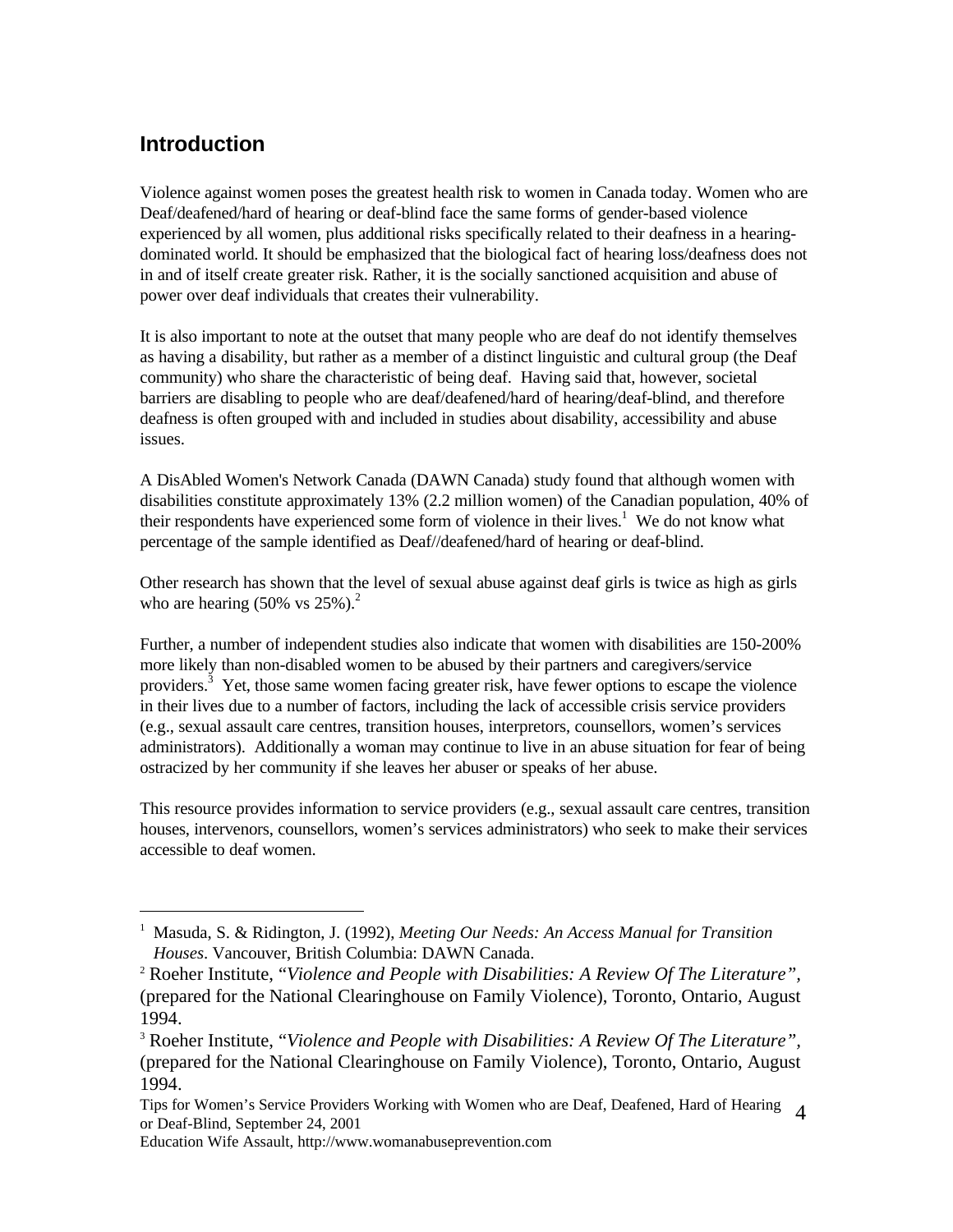Please note that Education Wife Assault's has produced another document Tips for Service Providers Working with Women who are Disabled which is also available on the Website http://www.womanabuseprevention.com/

While these tips are written for service agencies providing services to women survivors of abuse (client intake tips, direct intervention tips), many other service providers (e.g., health care professionals, therapists, police) will find much of the information transferable to their area of service.

We hope this information and set of tips help you to assist deaf women in breaking free from the violence in their lives. We also hope it helps you to establish alliances within the deaf women's community for bringing about broader social change in the lives of deaf women.

### **Definitions**

Hearing loss can range from partial to profound (deafness), and include individuals who are hard of hearing, deaf, oral deaf, late deafened and deaf-blind, etc. Some people who are deaf use sign language of which there are a few forms: ASL (American Sign Language, a visual language), SE (Signed English), SEE (Signed Exact English) or home signs (specific to a family, individual or community). Immigrant women who are deaf may use sign language specific to their country of origin.

#### **Deaf**

Some individuals who are deaf identify themselves as a member of the Deaf community. They do not see deafness as a disability, but more like an ethnicity that gives them a cultural identity and shared language, and which is a source of great pride. The use of sign language and close and regular contact with the Deaf community are a fundamental part of Deaf culture. The use of the capital D in Deaf signifies the focus on cultural identity vs. the biological characteristic of (small d) deafness.

#### **Oral Deaf**

Individuals who are oral deaf include deaf individuals who grew up in mainstream culture with little or no exposure to the Deaf community and culture. They may be, but are not necessarily, fluent in either oral speech, signed English or ASL, and may interact in both Deaf and hearing communities. Individuals who are oral deaf are more likely to speech read and to use assistive listening devices.

#### **Hard of Hearing**

A person who is hard of hearing is an individual who has a hearing loss that may range from mild to profound and whose usual means of communication is spoken language. Generally, hearing aids and other assistive devices are used to supplement their hearing.

#### **Late Deafened**

A person who is late deafened describes those who became deaf as a result of disease, genetics or injury. For those women deafened due to partner assault, there may be a trauma associated with deafness that may not be experienced by those born deaf or hard of hearing. Many late deafened

Tips for Women's Service Providers Working with Women who are Deaf, Deafened, Hard of Hearing 5 or Deaf-Blind, September 24, 2001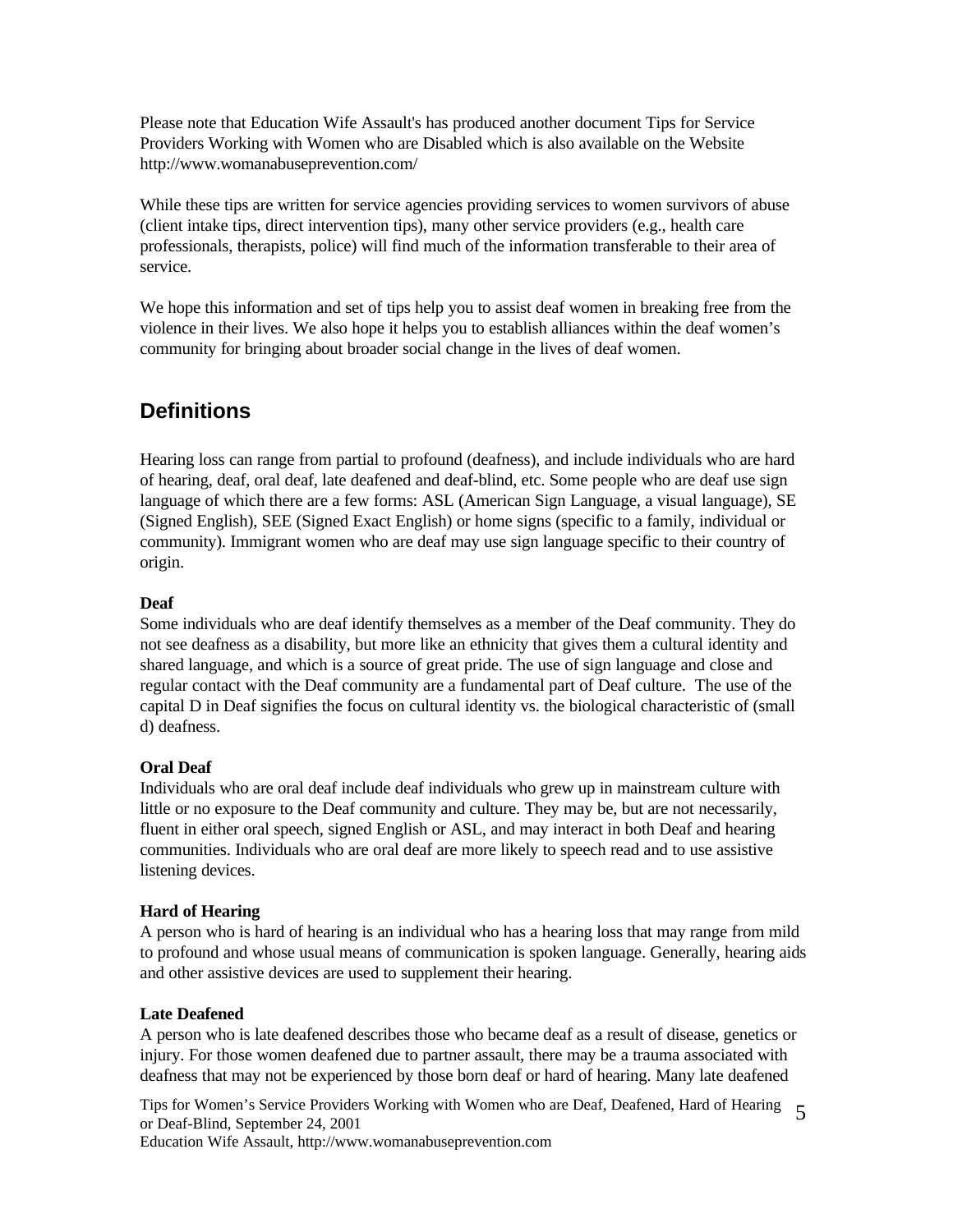individuals do not know sign language or are not fluent in sign language. They are more likely to speech read and type/write notes.

#### **Deaf-Blind**

Although the term "deaf-blind" may at first seem absolute, in reality people who are deaf-blind experience a broad range of auditory and visual perceptions. Someone may be completely blind but only partially deaf, or have some vision early in life, no hearing at all, and gradually lose that vision. Only a very few people described as "deaf-blind" are profoundly deaf and totally blind. Depending on the level of blindness or deafness, the individual may identify primarily with deafness and secondarily with blindness, or vice-versa.

The form of communication often used is tactile/manual signing, two-handed spelling vis-à-vis hand over hand movement, print-on-palm (tracing capital block letters on another's palm), Braille & communication boards. Those who assist people who are deaf-blind are called intervenors who communicate not only the spoken word, but all visual/environmental information. Deaf-blind people may also use devices to assist with daily living.

# **Common Characteristics**

While there are various forms of deafness and hearing loss, there are some common characteristics in the deaf communities:

- Among the culturally Deaf English is not usually a first language. Communication is primarily through a visual (signed) language with its own grammar structure and syntax. This means that there are culturally specific ways of thinking and understanding certain concepts and abstractions. Some abstractions may be difficult to comprehend to those outside the community. This does not reflect the woman's own level of intelligence, but a systematically different way of comprehending/organizing information.
- Due to the lack of access to education and lack of adaptive strategies, many experience a high rate of underemployment and unemployment. The level of unemployment is approximately three times that of hearing persons.
- Due to the high level of unemployment, many experience high rates of poverty, and receive social assistance or unemployment insurance.
- Many in the Deaf community have little or no access to social life in the hearing world and to its various resources.
- Among those who lived in strict secular and religious boarding schools for the deaf, there is a learned tendency to respect authority, and to be more compliant.

## **Forms of Abuse**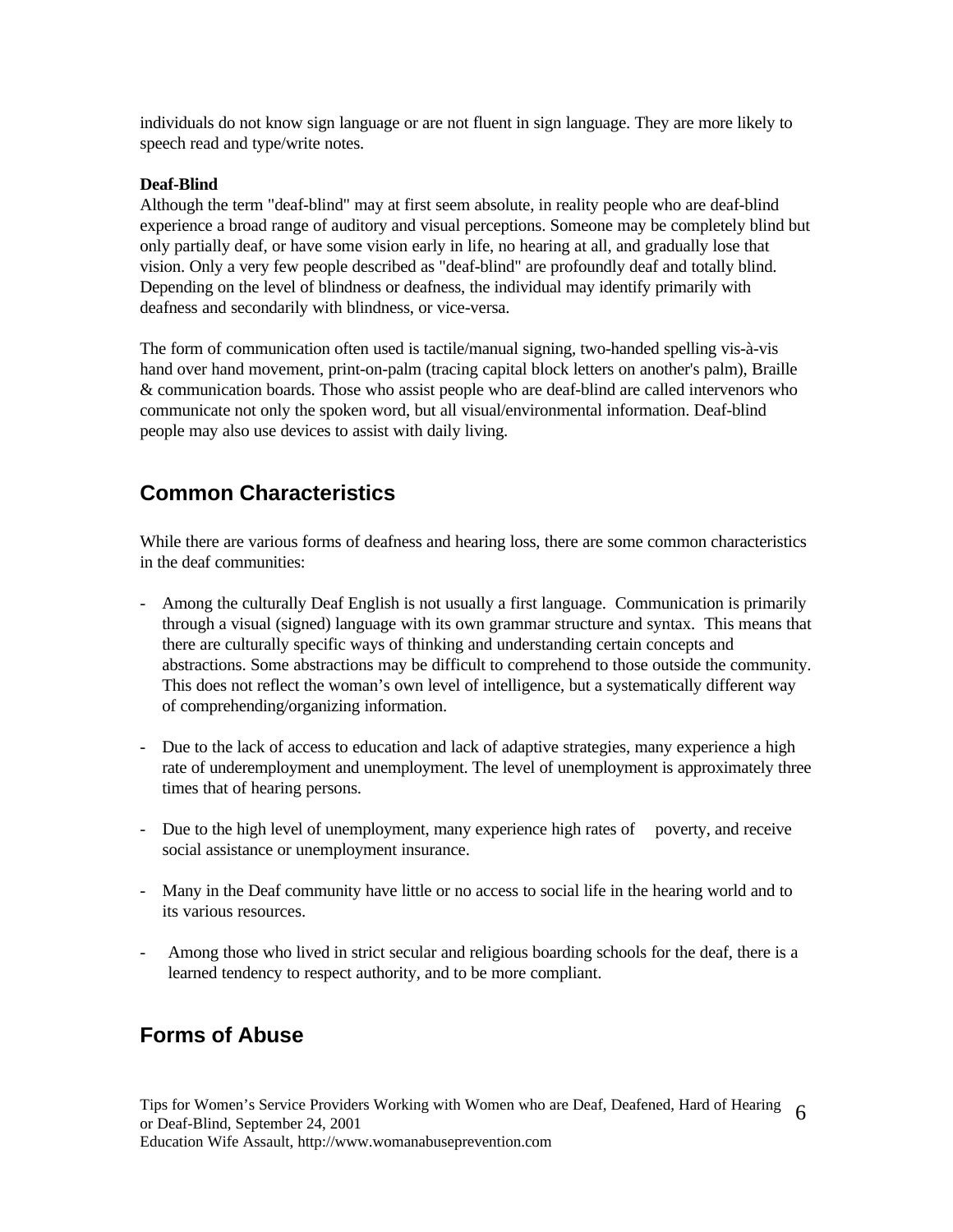In addition to the gender based forms of violence women face, those who are deaf/deafened/hard of hearing or deaf-blind experience forms of abuse related to their deafness such as:

- Breaking or preventing the woman from using her assistive devices such as hearing aids, FM transmitter system, TTY, home assistive devices (e.g., visual and/or vibrating alarms), the tools she uses to write Braille. Modern technical devices such as pagers and portable computer equipment can also be broken or hidden to prevent a woman from contacting others.
- Hitting the woman's ears; forcing a woman's assistive device in her ear; if she has partial hearing in an ear, targeting that ear for physical assault; increasing or decreasing the volume on the woman's hearing aid, making it either difficult or painful to use; shouting into a woman's hearing aid.
- Injuring a woman's hands so that she cannot communicate.
- Breaking visual contact in order to cease communication i.e., refusing to look at ("listen to") the woman while she is signing/communicating.
- If the abuser knows sign language, refusing to communicate using sign language; (i.e., communicating only through speech).
- Preventing a woman from signing/reading Braille/using her communication board.
- Forcing a woman to use speech.
- Controlling/denying access to information such as captioned television news, telephone/TTY calls, discussions.
- Preventing a woman from making contact with the Deaf community, interpreters and deafblind intervenors.

## **Barriers to Reporting Abuse**

### *Communication/Physical Barriers*

- Most telephones linked to 911 emergency lines are not equipped with TTYs. Those lines with TTY capability are often not set up to answer immediately or staff may not be trained to use them; delays often result in miscommunication or disconnection.
- Even if a TTY is available through 911, some women may not be able to use it, as it requires the ability to read/write English, which for many Deaf women is not their first language.
- For services which do not have TTYs, it requires the woman to use Message Relay Service (MRS) or Bell Relay Service (BRS). This may serve as a deterrent for some women who fear the lack of privacy/ confidentiality when communicating through a third party. Problems of waiting for a MRS operator, and the additional length of time involved in communicating through a third party also serves to deter some women from calling.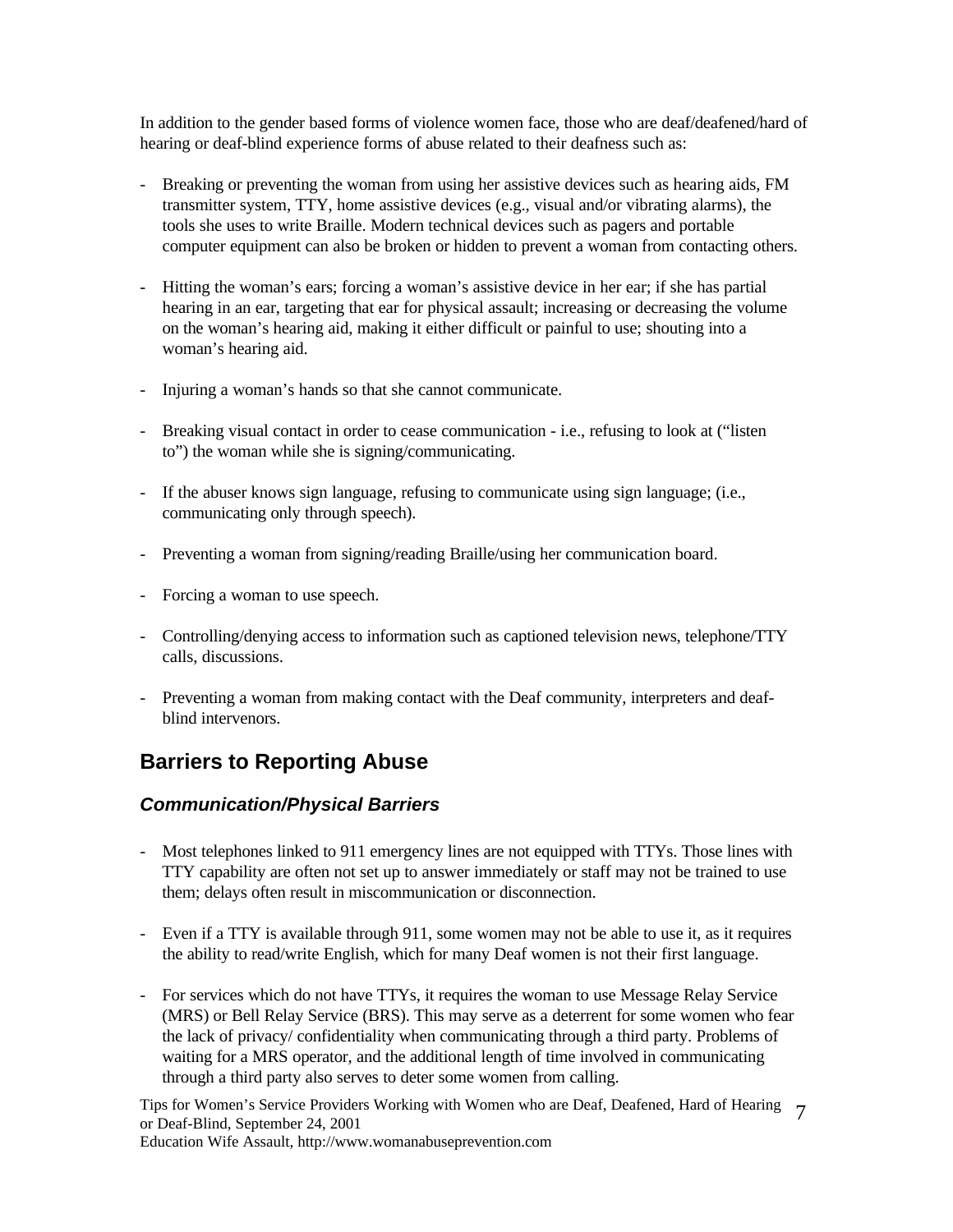- Many crisis services lack TTYs and amplification devices which are needed by hard of hearing women.
- If TTY and other communication and assistive devices are available in the agency, staff are often not trained nor receive ongoing training in their use.
- Many crisis services do not have arrangements in place to provide interpreter/intervenor services, particularly in an emergency/on-call basis.
- There are no counsellors and support workers on staff trained in the area of Deaf culture & sign language.
- There are no trained intervenors on staff who know tactile communication used with women who are deaf-blind.
- Many women don't know which services might be accessible to them since communication/educational materials may not indicate the types and levels of accessibility.

### *Attitudinal Barriers*

- Many services lack understanding of the various forms of deafness, Deaf culture and needs.
- Deaf women may also be objects of curiosity, prejudice and discriminatory behaviour by hearing women (both service providers and clients).
- They are often not perceived as credible witnesses because non-disabled people in general tend to assume that people with disabilities (including people who are deaf) lack the same level of intelligence, and therefore, lack the ability to both comprehend abuse and to accurately identify the abuser.
- A woman's hearing spouse is often advantaged in family court (particularly in custody matters).

### *Cultural Barriers*

The Deaf community is small. This can be both a great support or an additional source of control over and isolation for the woman.

In the context of abuse, Deaf women can become isolated within the Deaf community. While the dynamics of being connected to a small or insular community are beneficial in many respects due to close ties and common bonds, it can also create further dependence upon both the abuser and the deaf community itself. For example:

- If her abuser/spouse is a member of the Deaf community, Deaf women may fear hurting the 'family', in this case, the Deaf family or culture itself.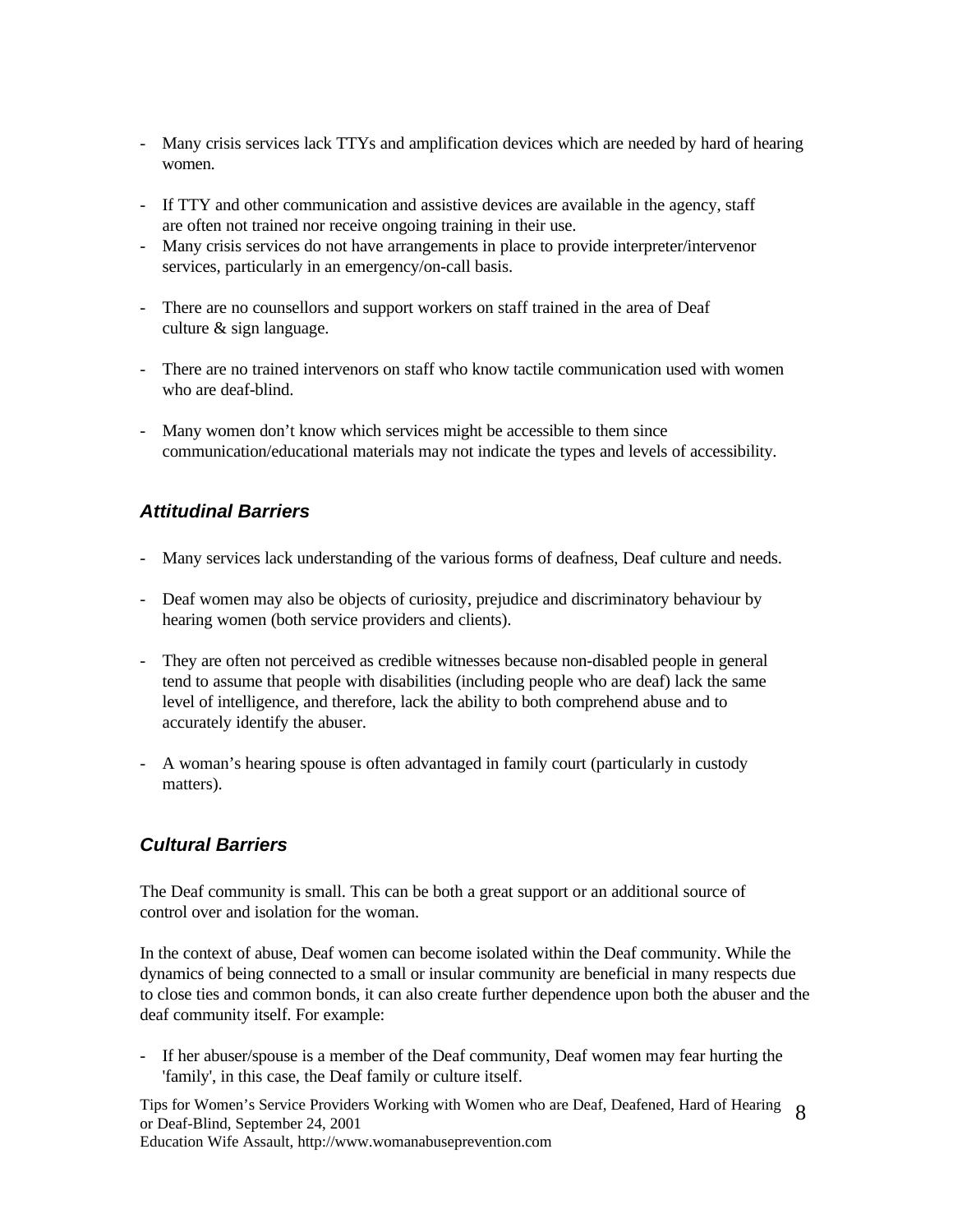- She may fear rejection by the Deaf community if she discloses the abuse by one of its members. Due to the lack of education about violence against women within the Deaf community, there is not enough support for survivors of violence in the community.
- She may therefore fear severing ties with her only support system in a hearing-controlled world.
- She may fear that her plans for escape may become known in the community.
- She may fear being confronted by her former Deaf partner and her partner's friends.
- She may fear not being able to find a new Deaf partner.
- Struggles for the rights of Deaf community have been addressed to a great degree, while the interplay of Deaf and women's rights have not.
- Her upbringing may lead to a greater sense of obligation, submission and guilt.

#### *Education/Information Barriers*

Information about violence against women often does not reach women who are deaf/deafened/hard of hearing/deaf-blind because:

- There is limited access to mass media and its public service announcements.
- There is a lack of information about violence against women in general, and violence against Deaf women in the Deaf community in particular.
- There is a lack of accessible information (e.g., visually/pictorially represented, signed and captioned videos, etc.) about women's crisis services and other available resources.
- There is limited access in general to information about sexuality, abuse, and human rights.

#### *Personal Barriers*

- In crisis situations, the woman's ability to sign, speak or write may be made more difficult by fear and panic.
- If physically injured, a woman may not be able to type on the TTY, use her communications board or use sign language. Further, her abuser may break or hide her assistive devices.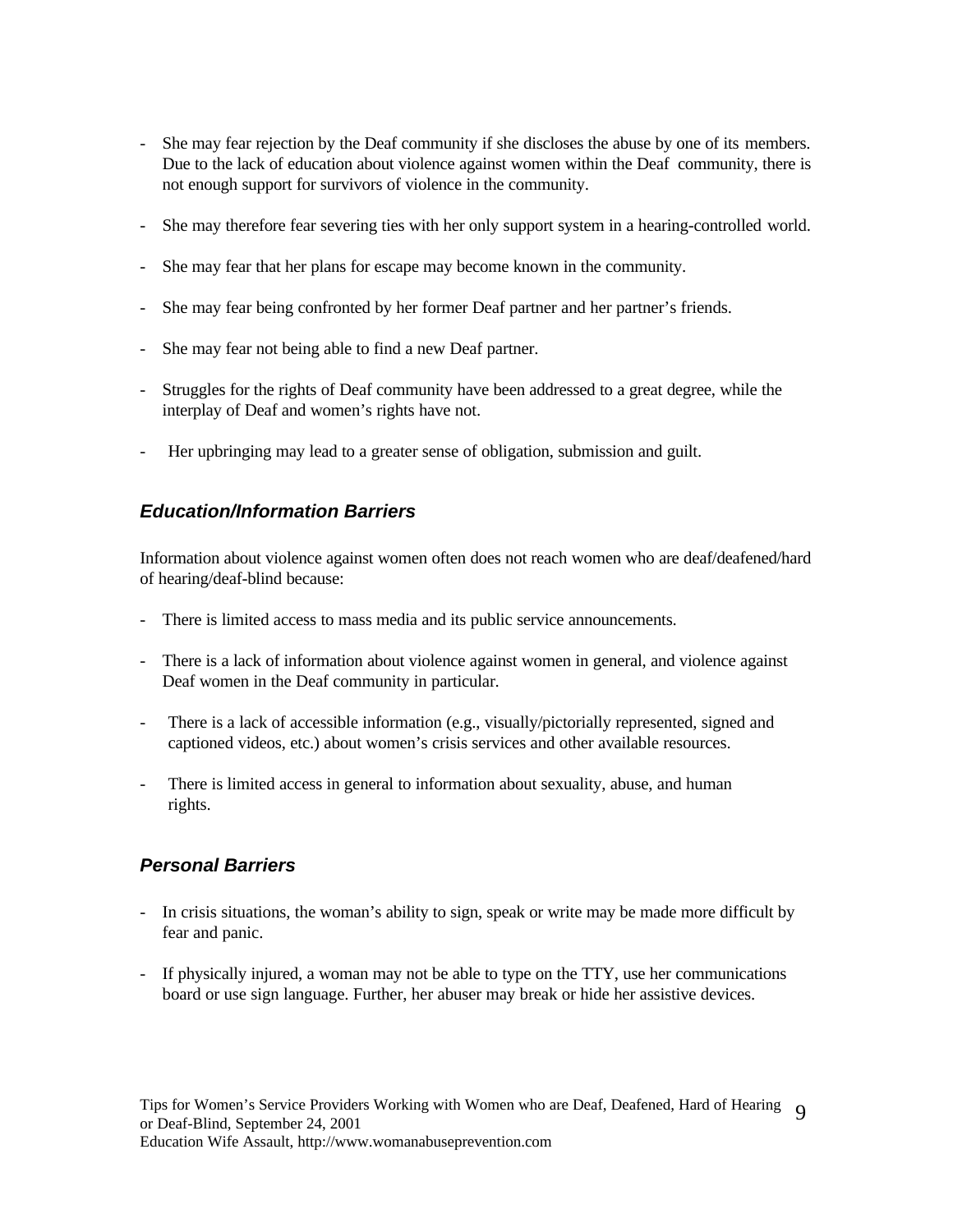# **Attitude Tips**

- Believe in the abilities and strength and right to self determination of women who are deaf/deafened/hard of hearing or deaf-blind. Understand that the lives of deaf/deafened/hard of hearing/deaf-blind women are very interesting, and that their lives are not wholly defined by their deafness or disability.
- Work **with**, not **for** deaf/deafened/hard of hearing or deaf-blind women i.e., take direction from the woman to meet her needs. Don't assume you know what her needs are and what is best for her. Acknowledge her expertise and her ability to advise you of her needs.
- Be aware of the power and privilege held by hearing persons in this society.
- Do not assume that being deaf is a tragedy and that women who are Deaf/deafened/hard of hearing/deaf-blind want to be hearing and sighted members of society. Rather, what is desired is the removal of disabling barriers which prevent them from full participation in social and public life.
- Give yourself permission to make mistakes. Try to use language you believe is respectful and appropriate, and be open to the woman correcting it.
- Be honest and open about how you are feeling and limitations in your experience. Get support from other staff.
- Educate/provide training to staff and volunteers about attitudinal barriers and Deaf culture.
- Ensure that deaf/deafened/hard of hearing/deaf-blind women serve as training facilitators.

# **Crisis Intervention Tips**

- Know the location of the region's sign language interpretation agency and what services it offers. (e.g., Canadian Hearing Society) for both standard and 24-hour emergency intervention.
- Contact the Association of Visual Language Interpreters of Canada (AVLIC http://www.avlic.ca/) which provide lists of members, including their credentials and specializations. AVLIC has provincial member organizations that you can contact as well.
- Ensure prompt availability of sign language interpreters, intervenors and other communication support.
- If the deaf woman requests a specific interpreter whom she trusts, acquire their services.
- Use the same interpreter throughout the intervention process if possible and if preferred by the woman.

Tips for Women's Service Providers Working with Women who are Deaf, Deafened, Hard of Hearing or Deaf-Blind, September 24, 2001 10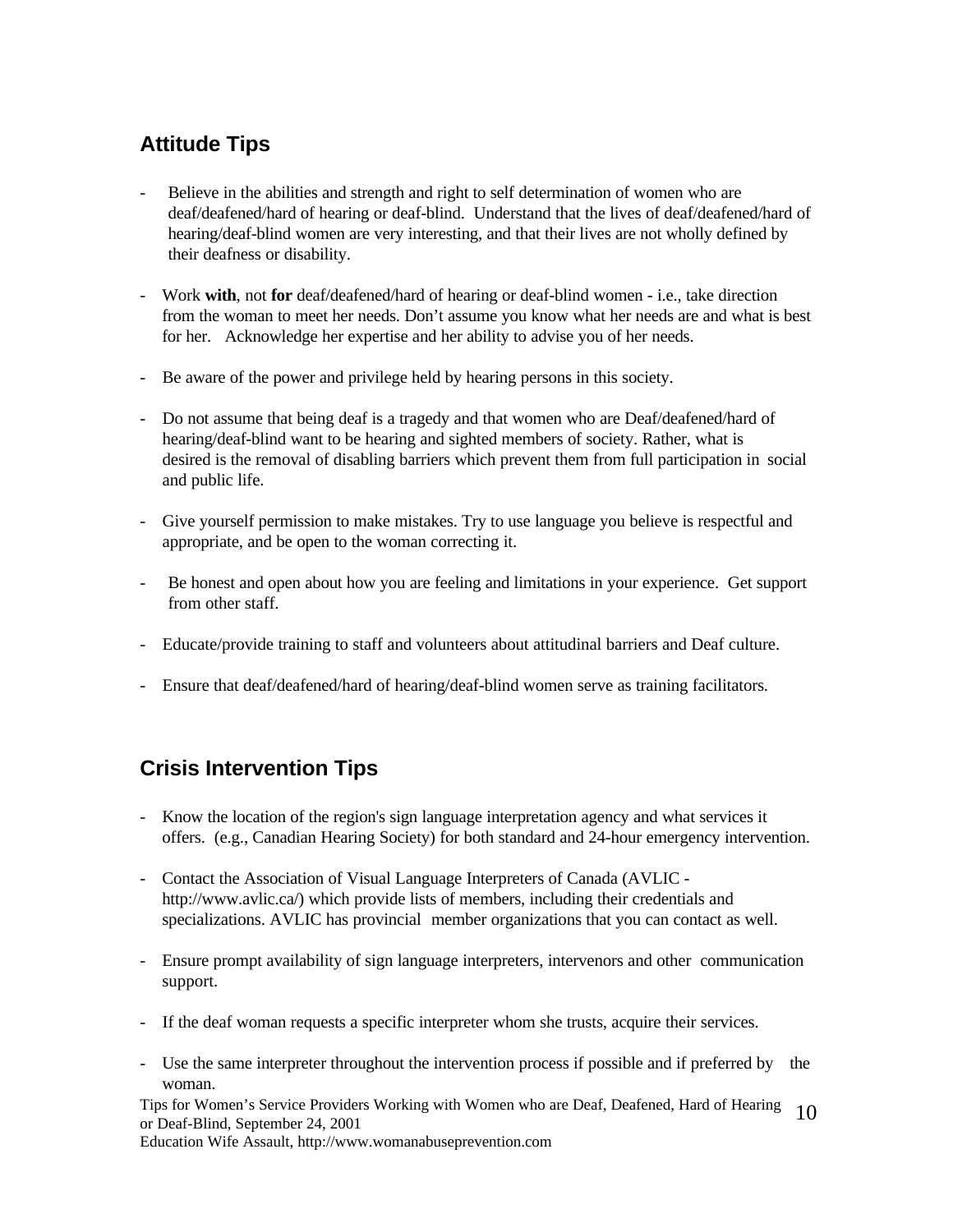- Use only qualified, certified interpreters in cases involving investigations or interviews involving abuse where police or child protection services are involved.
- Be aware that the woman may feel that the interpreter is not truly representing what she is saying, and respect her wishes for another interpreter who she feels comfortable with.
- If the woman's reply indicates that she is comfortable with her interpreter, but her physical cues seem to indicate otherwise, check in with her again privately during a break.

## **Direct Access Tips**

- In addition to a resource list of service agencies working with people who are deaf/deafened/hard of hearing/deaf-blind, develop a list of certified freelance interpreters/intervenors that you can call on in an emergency.
- Install a TTY in an easy to access yet private location; provide training on its use and ensure that everyone in the agency knows where it is located.
- Make other assistive devices/accommodations available, such as:
	- . FM transmitter systems and other amplification devices
	- . communication boards
	- . tele-braillers for women who are deaf-blind.
	- . visual/flashing or vibrating infant monitors
	- . visual/flashing or vibrating fire alarms
	- . open/closed captioned videos
	- . open/closed captioned television
	- . telephone amplification device attachment, or phone volume control.
- Provide training to staff in the use of technical devices. Have someone from a deaf women's organization, the Canadian Association of the Deaf (http://www.cad.ca/), or hard of hearing organizations to provide training to staff. Alternatively, have this individual train key personnel in your organization (i.e., "train the trainer") who will then provide training to other members of your staff and volunteers.
- Provide training to make staff familiar with telephone relay services (e.g., Message Relay Service, an operator-assisted service which facilitates communication between a TTY user and a non-user).
- Involve deaf women in the training of staff to work with deaf women e.g., specific needs, Deaf culture, the various forms of deafness, various forms of intervention.

### **Resources and Information**

Tips for Women's Service Providers Working with Women who are Deaf, Deafened, Hard of Hearing or Deaf-Blind, September 24, 2001 11 - Make information accessible to deaf/deafened/hard of hearing/deaf-blind women by adapting information and intervention material to the communication method and level of language: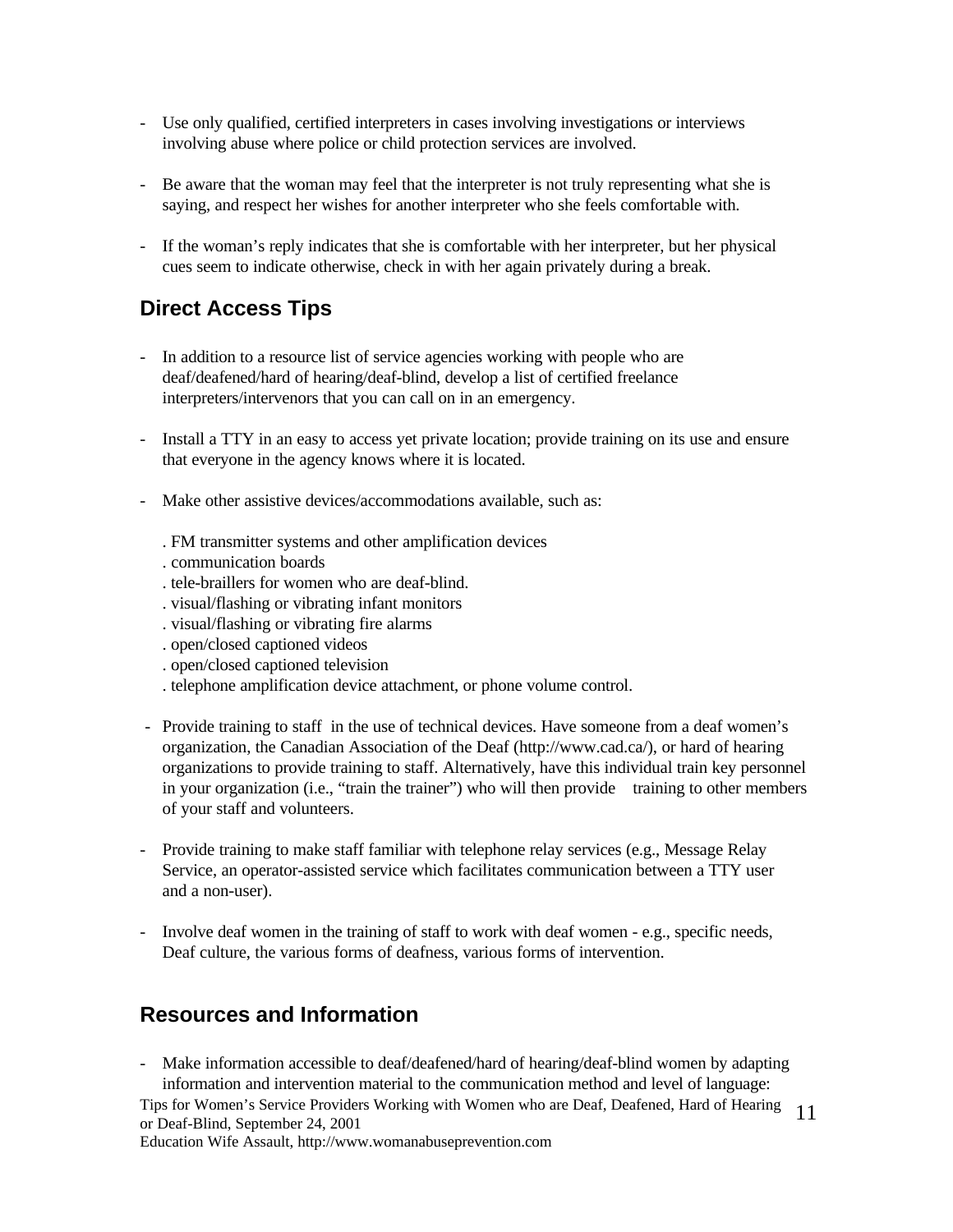- . illustrated or captioned videos and film
- . sign language videos
- . printed material (written concisely in plain language)
- . pictorial material (posters, drawings, slides, etc.)
- . photographic material
- . use of an optacon, a reading device which converts the image of a printed letter into a vibrating tactile form felt with one finger
- . use of computer technology which magnifies print on screen
- . Braille
- . printed material in large print (not less than 18pt font size).
- Develop new information adapted to their communication needs (e.g., produce a video in which a deaf woman describes the services of a shelter in sign language, in signed English; produce a video with photographic language about violence).
- Written information should have:
	- . minimal text
	- . many pictures
	- . vocabulary & syntax of people who are deaf
	- . generous spacing
- Develop public service announcements on television that are captioned or signed.

## **Communication Tips**

- Communication may take longer. Be patient and positive.
- Always ask the women what she needs to communicate with you (e.g., a woman who became deaf later in life may prefer written or computerized notetaking than a woman who grew up in the Deaf community and learned ASL and speech reading).

### *Communicating with a Woman who is Hard of Hearing*

Some women with hearing loss use one or two hearing aids which help to amplify sound. Also, many use an assistive listening device such as an FM system that consists of a transmitter (worn on the speaker) and the receiver (worn on the woman who's hard of hearing). Your cooperation in wearing a transmitter will greatly help the communication process. (It is not a recording device). Note that these devices are assistive not corrective devices.

- Obtain a FM or similar transmitter/receiver system from your local chapter of the Canadian Hard of Hearing Association or the Canadian Hearing Society.
- Establish appropriate ways of getting her attention (touching her may initially be too threatening - she may prefer a wave, or vibration through shaking or knocking on the table).

Tips for Women's Service Providers Working with Women who are Deaf, Deafened, Hard of Hearing or Deaf-Blind, September 24, 2001 12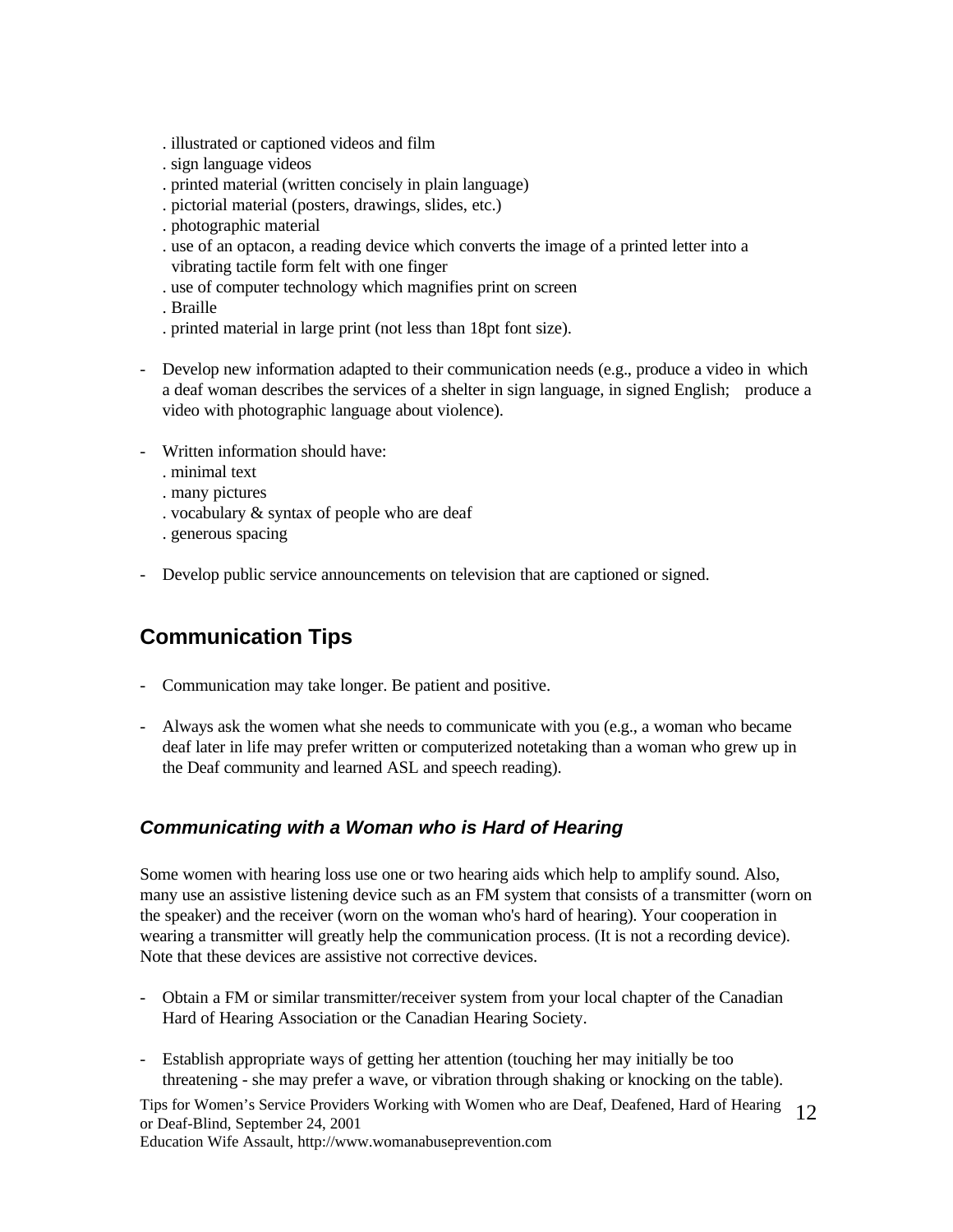- If possible, approach the woman from the front, not from behind. She will appreciate seeing you coming. If you want to give her warning from behind so as not to startle her, try to provide some form of notification (e.g., stomping your foot).
- If you are having difficulty understanding a woman who is hard of hearing, ask her to repeat what she has said. If that doesn't work and she can write, ask her if she could write down her thoughts.
- Maintain eye contact when communicating. If you look away, she may think that the conversation is ended.
- Be sure the light, whether natural or artificial falls on your face (don't stand in front of a window or with the sun to your back. Even at night, room lights will reflect in the window, resulting in glare for the lip reader.
- Speak naturally and clearly.
- Keep your lips visible at all times. Do not cover your mouth, wave your hands in front of your mouth.
- Do not talk with food or gum in your mouth.
- Do not keep your head down or turn head away while speaking.
- Feel free to use gestures, facial expressions, body language.
- Have paper and pens available.
- Allow more time per session, or schedule more sessions.
- Provide visual aids for the topics discussed.
- If the person has greater hearing in one of her ears, stand or sit on that side.
- Try to eliminate background/environmental noise. This is particularly important for women who use hearing aids which pick up these noises as loudly as one's voice.
- Do not shout. Shouting can often result in distortion of speech and can also give a negative visual signal.
- If asked to repeat a question, paraphrase. Don't repeat the same question.

### *Communicating with a Woman who is Profoundly/Totally Deaf*

- Be aware that each deaf woman has her own preferred method of communication. Each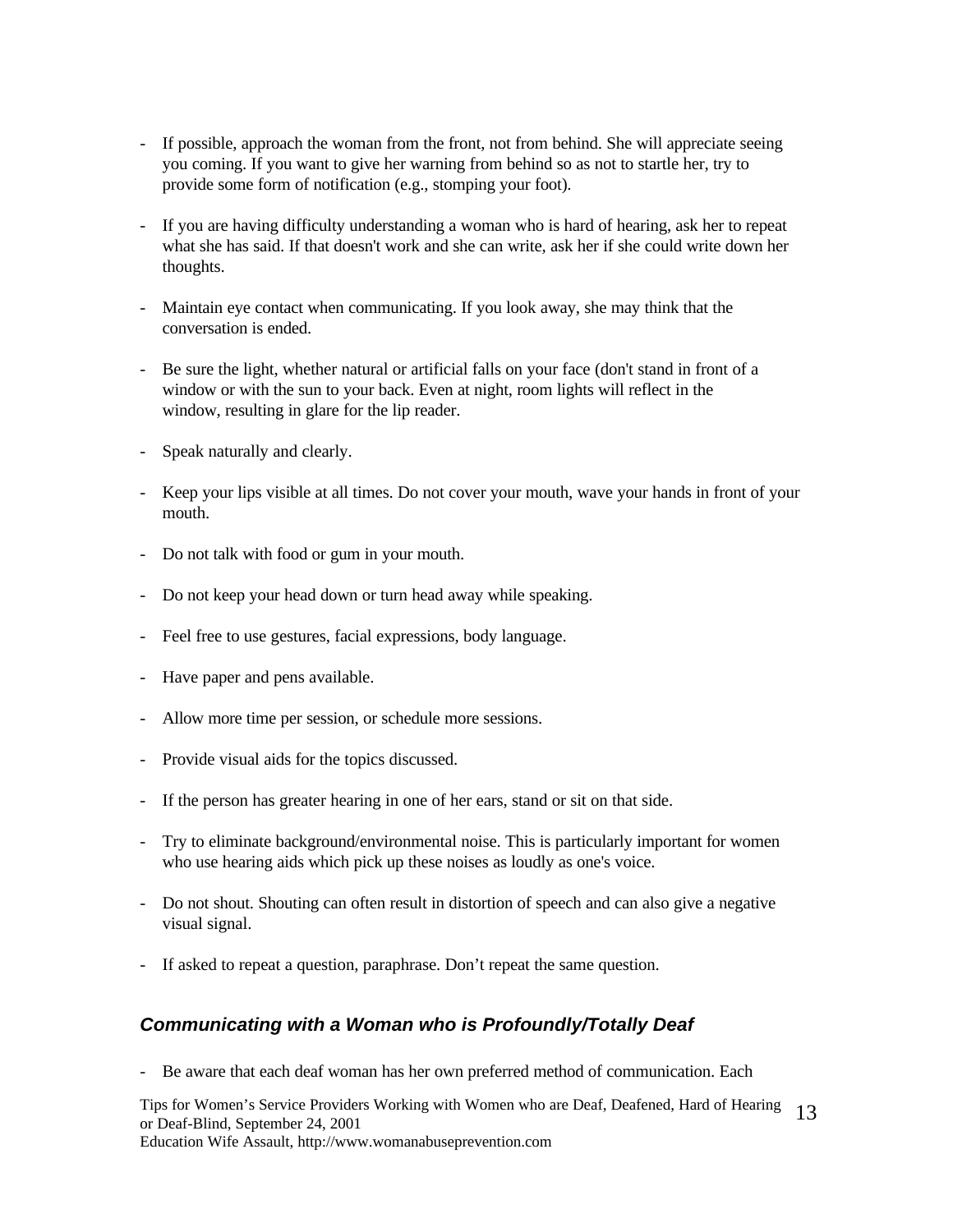method may change from situation to situation.

- Some women who normally use ASL may not want to use an interpreter out of concern for her anonymity. Since there are very few interpreters, they know most members of the Deaf community in her region.
- Ask the woman if there is an interpreter whom she trusts to provide services.
- Ask her for names of a few interpreters in order of preference in case her first choice is not available.
- If the woman uses an interpreter, remember that she is the communicator, not the interpreter. Speak directly to the woman, not to her interpreter.
- Some women prefer to use other communication methods, including lip-reading; fingerspelling; writing notes back and forth; typing; gesturing. Be flexible.
- Ask the woman where she would like you and the interpreter to sit. This is not only logistical in terms of maximizing the effectiveness of the meeting, but gives her control in the communication process, something which she often lacks in a hearing-dominated society. This issue of control is even more important given the loss of control experienced through violence.
- Remember that the interpreter translates the message which may require further explanation from you. It is your responsibility to provide further and clear information/explanation if needed.
- If possible, make contact with interpreter prior to session with clients regarding your approach and the terms you will be using; find out about the interpreter's style and method of dealing with these issues.
- Do not discuss the woman or her situation with the interpreter.
- For meetings or discussions longer than two hours in length, two interpreters should be used. Schedule adequate breaks for the woman and the interpreters.
- Provide training to staff about communication barriers and communication methods.
- Allow time for the interpreter to interpret what is being said. Use short sentences and don't rush ahead.
- Regularly check that messages are being understood but not by asking "did you understand what I just said", but by asking her to summarize the issue just discussed.
- Since ASL is not English, and is its own visual language with a distinct grammatical structure, the woman's written words may require clarification. Do not assume that difficulty writing in English is a reflection of her level of intelligence. Some women who are deaf/deafened/hard of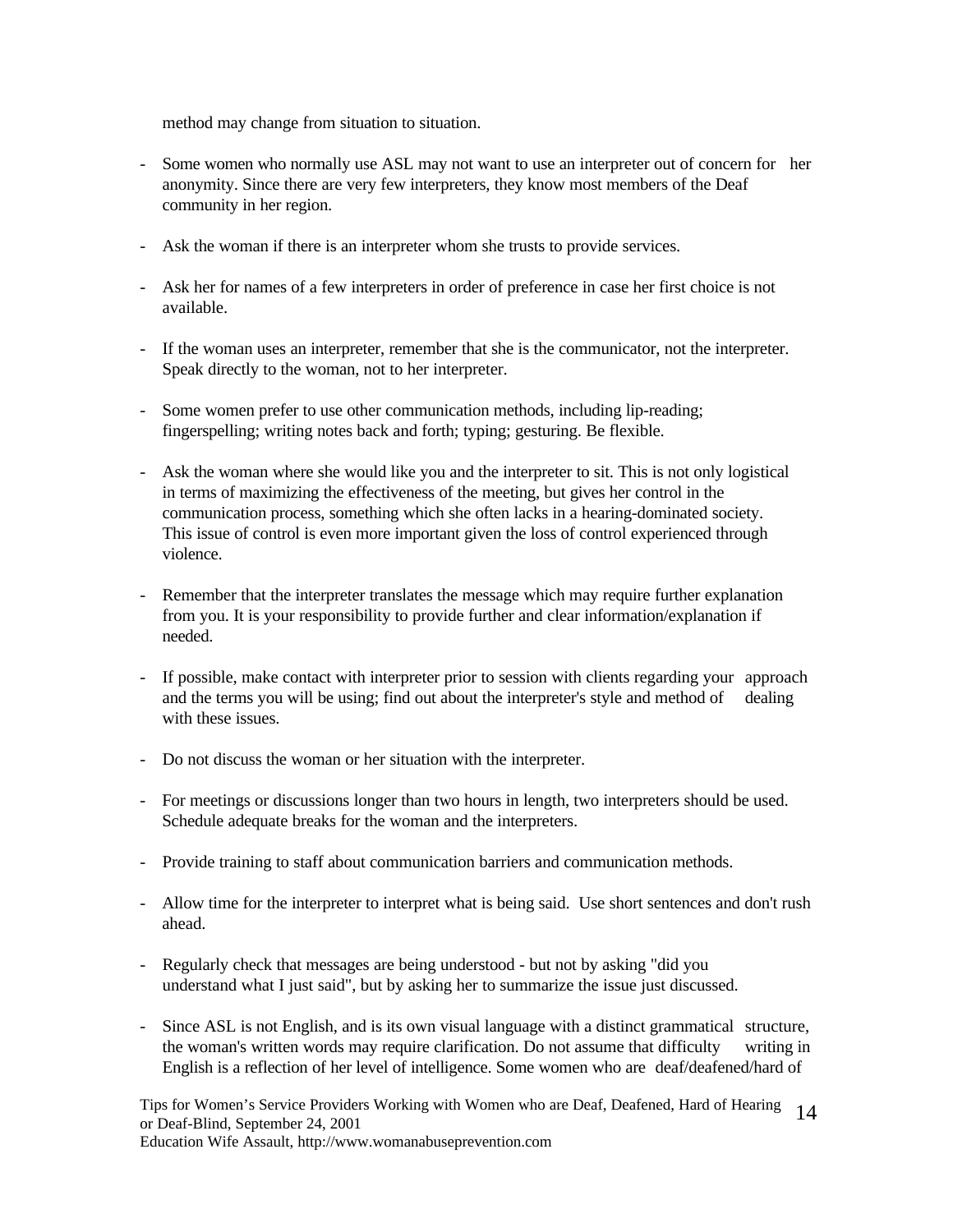hearing/deaf-blind have also been mis-identified as having mental health or developmental disabilities to misconceptions about her speech patterns.

- Note that ASL is not a universal language among women who are deaf. Many immigrant  $\&$  refugee women use a different sign language than ASL. In these situations, Deaf Interpreters (DI) are also required. They observe the ASL interpreter and interpret the ASL into a more simplified language for the deaf woman.
- If possible, approach the woman from the front, not from behind. She will appreciate seeing you coming. Stomp the floor to help notify her of your approach through vibration.
- When initiating a discussion, establish contact in a respectful way (e.g., a sign with your hand or arm or a vibration such as shaking the table).
- Maintain eye contact when communicating. If you look away, she may think that the conversation is ended.
- Be sure the light, whether natural or artificial falls on your face (don't stand in front of a window or with the sun to your back. Even at night, room lights will reflect in the window, resulting in glare.
- Have paper and pens available.
- Interpreters have a professional code of ethics they follow. Get a copy and familiarize yourself.
- Some situations, such as a physical exam, may require the woman to re-evaluation her decision about having an interpreter present. She may want to develop another communication strategy in order to increase her comfort and privacy.

### *Communicating with a Woman who is Deafened*

In addition to above - Also note that:

- Women who have lost their hearing as a result of abuse trauma must be treated differently than those who became deaf by other causes (at birth, illness).
- She may be having more difficulty adapting to and compensating for her deafness.
- For her, deafness may not be a source of pride (at least initially). It may remind her of her experience and be isolating from other members of the Deaf community.
- A woman who is late deafened may find it difficult to ask others to repeat themselves or to reveal her deafness, and may give the impression that she has understood you. This coupled with trauma and lowered self-esteem can exacerbate her sense of feeling inadequate or incompetent.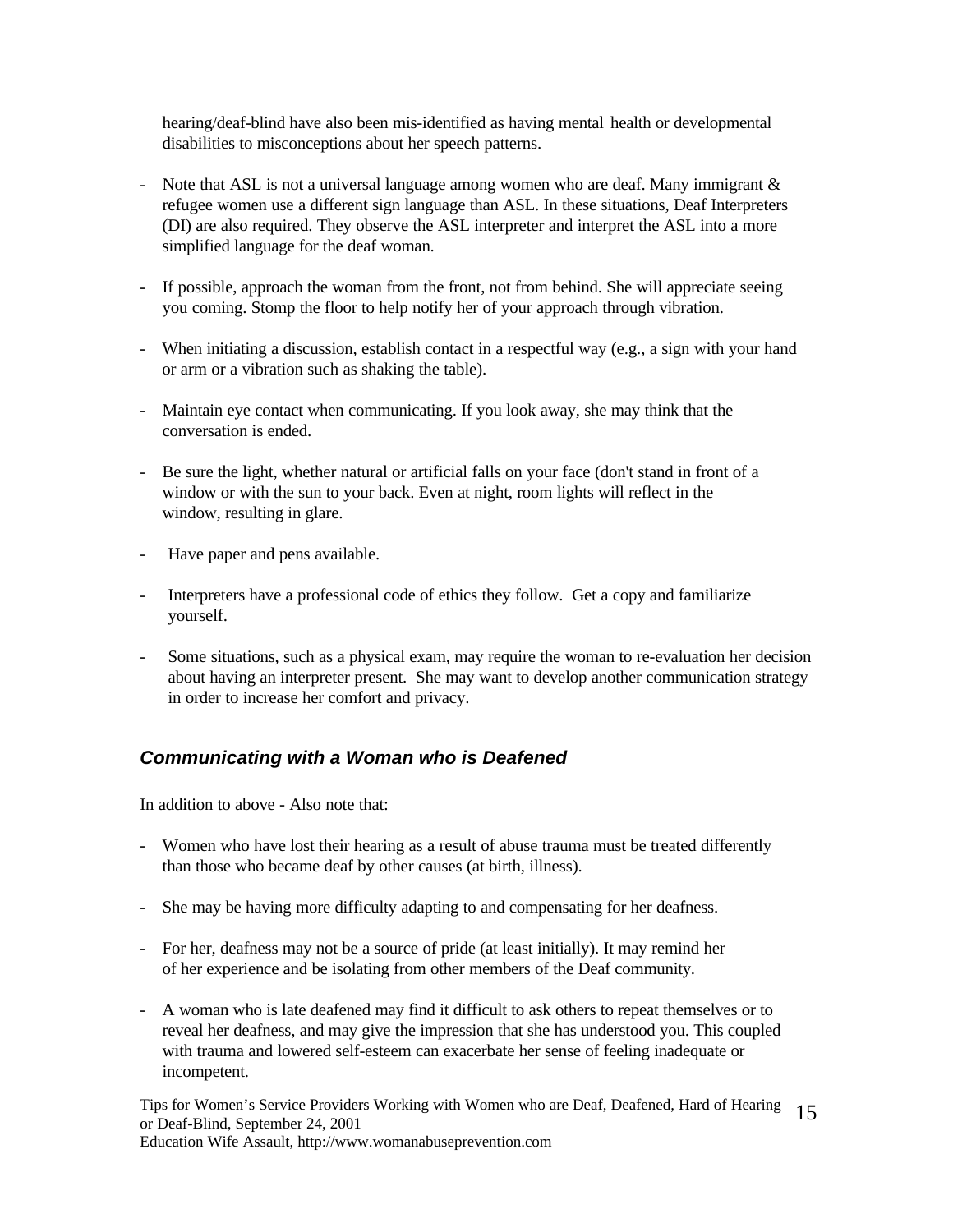- Allow more time to communicate.
- A computer or TTY or hand written notes may be the best communication method for some women who are late deafened.

#### *Communicating with a Woman who is Deaf-Blind*

- Women who are deaf and blind often use intervenors who mediate between people who are deaf-blind and their environment enabling them to communicate effectively with and receive information from the world around them.
- Depending on the degree of sensory loss, devices designed to help people who are deaf may be useful, such as a TTY (teletypewriter), where the typed information appears on a screen.
- A similar device for people who are deaf-blind is the TeleBraille. Instead of typed information appearing on a screen (be it a computer or the miniature screen of a TTY), a device converts the typed information to another device which creates Braille on a page for the woman to read with her fingers. The TeleBraille can also be used for face-to-face communications between a person who is deaf-blind and a sighted person.
- Contact your local chapter of deaf, blind or deaf-blind organizations to purchase these assistive devices. Having this particular type of device in your agency will facilitate communication with deaf-blind survivors of abuse without an intervenor. This is particularly important given the scarcity of trained intervenors.
- Women who are deaf-blind often use finger-spelling, or 2-hand manual communication whereby the woman places her hands over the hands of the person signing ASL or signed exact English.
- With the above methods of communication, patience is very important, as it may take some time, particularly if it is letter by letter communication. Schedule more time per session and/or more sessions.

# **Organizational Tips**

- Hire staff who are deaf/deafened/hard of hearing/deaf-blind who have a demonstrated ability in intervention among deaf survivors of violence.
- Ideally, have at least two staff members who know sign language or have readily available a list of certified interpreters.
- Ensure that your volunteer base also includes women from the deaf/deafened/hard of hearing/deaf-blind communities.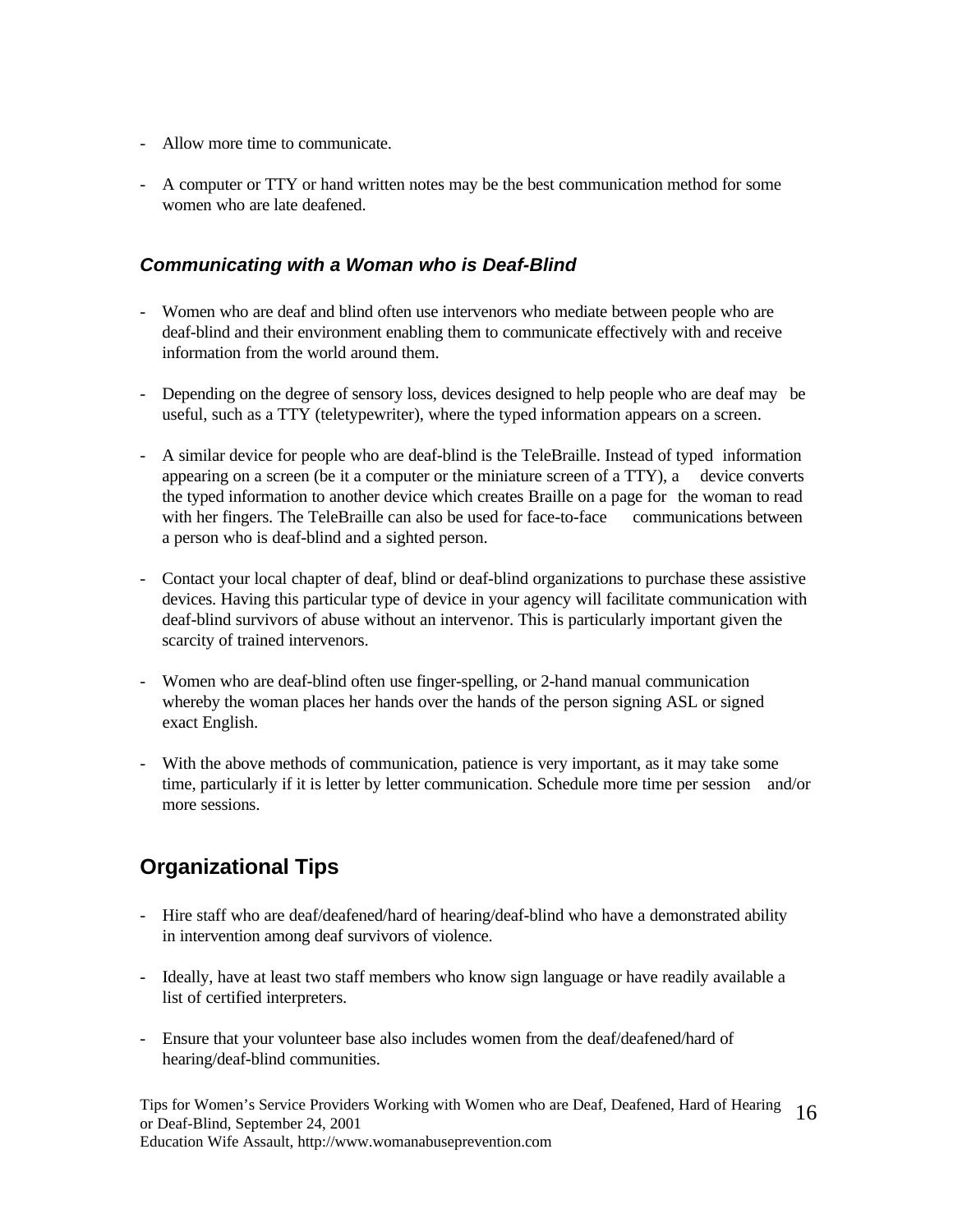- Involve women from these communities to prepare and lead training activities for crisis service workers.
- Involve women from these communities to organize and deliver services for survivors of violence.
- Integrate deaf/deafened/hard of hearing/deaf-blind issues into all wife assault/domestic violence/sexual assault initiatives (i.e., staffing, policy development, programs and services development, outreach/community education, fundraising, and volunteerism).
- Include ASL in languages as an asset when you advertise for jobs.

# **Financial Tips**

- Women who are deaf/deafened/hard of hearing/deaf-blind face poverty to a much greater degree than hearing women and may not have funds to pay for an interpreter or intervenor. This is even more true among women of colour, immigrant and Native women.
- Budget for subsidization of these costs to allow for services free of charge.
- Fund emergency provision of on-call service providers (not just for instances of abuse, but also for when an interpreter or intervenor does not show up or is ill).
- Build into existing and future budgets an Access Fund. Request accessibility funds in addition to program funds in order to ensure that money is available for accommodations and are not used for other programming expenses.
- Develop partnerships and write joint funding proposals with disability and deaf service providers to increase access to services.

## **Networking**

- Routinely advertise your services as accessible in the deaf/deafened/hard of hearing/deaf- blind community. Indicate what your agency can provide (i.e., services and types of accessibility) on all your outreach materials, in the telephone book and on the internet.
- Implement ongoing efforts to make these communities aware of accessibility initiatives and projects.
- Given their different and complementary skills, violence against women organizations and those dealing with the deaf/deafened/hard of hearing/deaf-blind issues, would benefit from coordinating their efforts, sharing resources and establishing partnerships.
- Provide training about violence against women to those working with deaf/deafened/hard of hearing/deaf-blind communities.

Tips for Women's Service Providers Working with Women who are Deaf, Deafened, Hard of Hearing or Deaf-Blind, September 24, 2001 17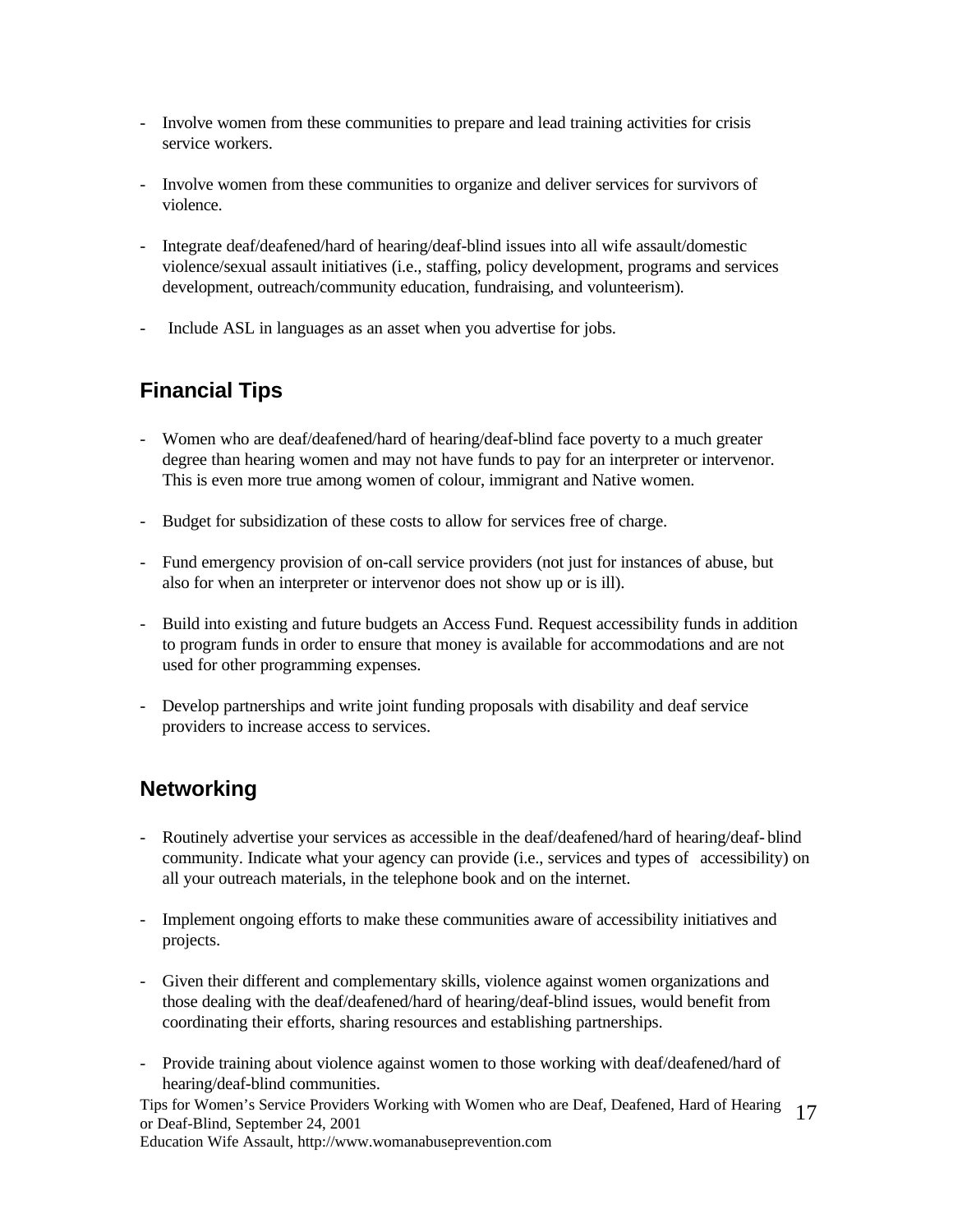- Receive training from deaf rights advocates.
- Partner up with deaf advocates to deliver joint training about deaf and women's rights issues.
- With deaf women's advocates, raise awareness among women in the deaf communities about issues that affect their status as women.
- Outreach to other women's crisis services to identify what they are doing to improve accessibility in their agencies.
- Partner with other women's organizations to provide joint accessibility initiatives.

As can be seen, many of the tips are simple to put in effect and cost-free. Others require some more planning and financial commitment. Fortunately, crisis service agencies do not need to reinvent the wheel. Many workers in your field and in the wider deaf and disability communities have developed successful accessibility initiatives and partnerships. These organizations can be a great source of information as your agency starts to implement its own set of initiatives.

With the commitment to accessibility in place, your agency is in a unique position to assist women survivors who are deaf/deafened/hard of hearing/deaf-blind in the short term, and to develop alliances which advocate for broader social change in their lives in the long-term.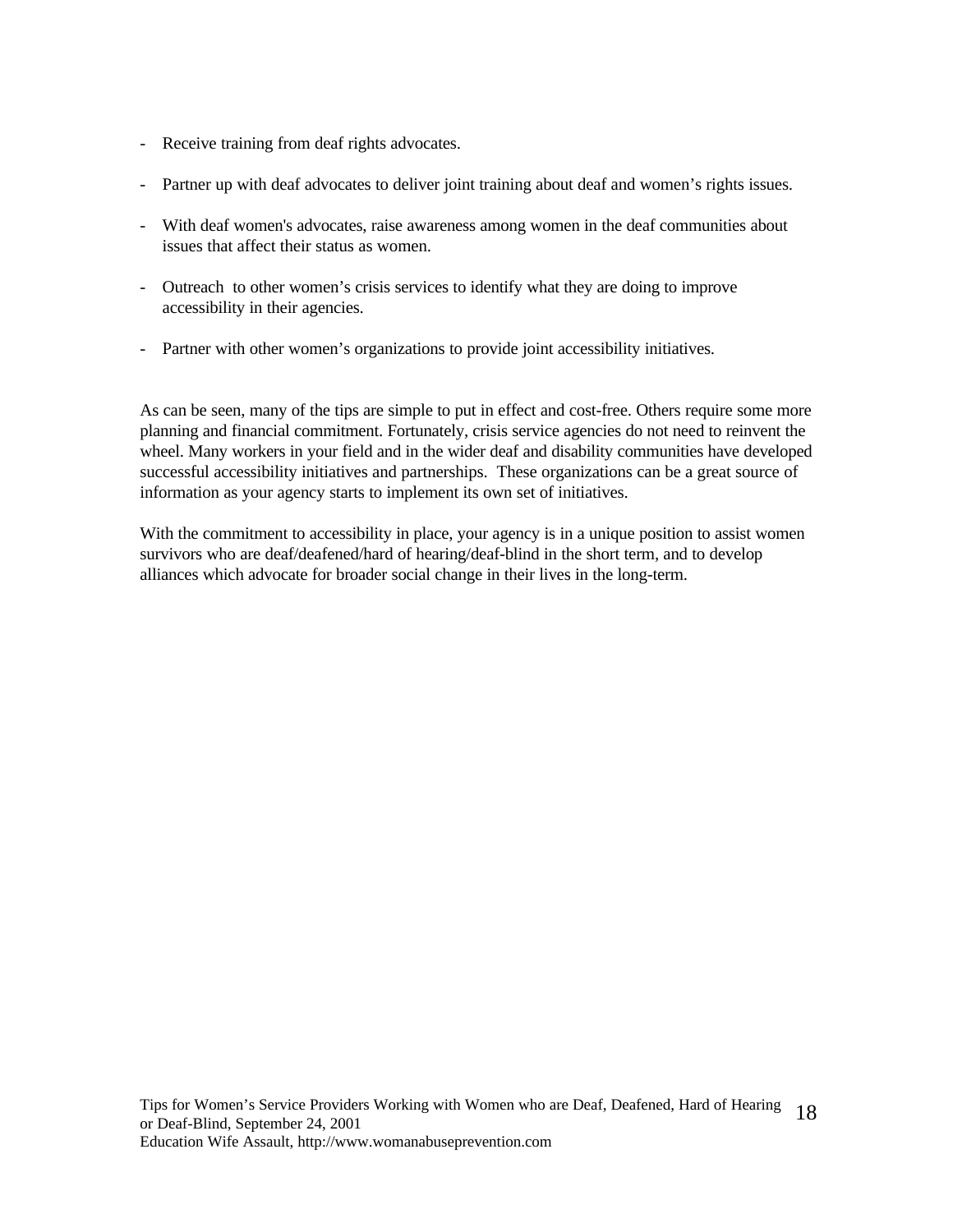# **Bibliography**

Anello, Barbara, *"Report on the Intersectoral Workshop on Violence Against Women with Disabilities and Deaf Women, & Access to the Justice System - Participants Manual*", (Workshop by Roeher Institute, Education Wife Assault); report prepared for DAWN Ontario, September 1998.

Baladerian, Nora J., "*Tips and Resources for Serving Adult Assault Survivors with Disabilities"*, (Disability, Abuse and Personal Rights Project.) Education Wife Assault Newsletter, Toronto, Ontario, vol. 10, issues 1&2, Fall 2000.

Berkeley Planning Associates, "*Service Needs of Women with Disabilities"*, BPA, Oakland, California, 1997.

Bacon, Joanne, *"Deaf"initions*, Education Wife Assault, Toronto, Ontario (Fall 2000)

Center for Research on Women with Disabilities, "*Facts About Programs Delivering Battered Women's Services to Women with Disabilities",* C.R.O.W.D., Houston, Texas, 2000.

Centre for Research and Education in Human Services, "*Violence Against Women who Have Developmental Challenges: Prevention and Education"*, Kitchener, Ontario, September, 1998.

Center for Research on Women with Disabilities, "*Ten Things Independent Living Centers Can Do to Assist Women with Disabilities Who Are Experiencing Abuse",* C.R.O.W.D., Houston, Texas, 1999.

Center for Research on Women with Disabilities, "*Findings from the Study of Independent Living Center Abuse Services",* C.R.O.W.D., Houston, Texas, 1999.

Center for Research on Women with Disabilities, "*Guidelines for Physicians on the Abuse of Women with Disabilities",* C.R.O.W.D., Houston, Texas, 1999.

Civjan, Sheryl Robinson, "*Making Sexual Assault and Domestic Violence Services Accessible",* Impact, Vol.13, Number 3, Fall, 2000, pp.10-11. Institute on Community Integration , Minneapolis, Minnesota,

Davis, Leigh Ann, "*More Common Than We Think: Recognizing and Responding to Signs of Violence* ", Impact, Minnesota, Vol.13, Number 3, Fall, 2000, pp.8-9. Institute on Community Integration , Minneapolis,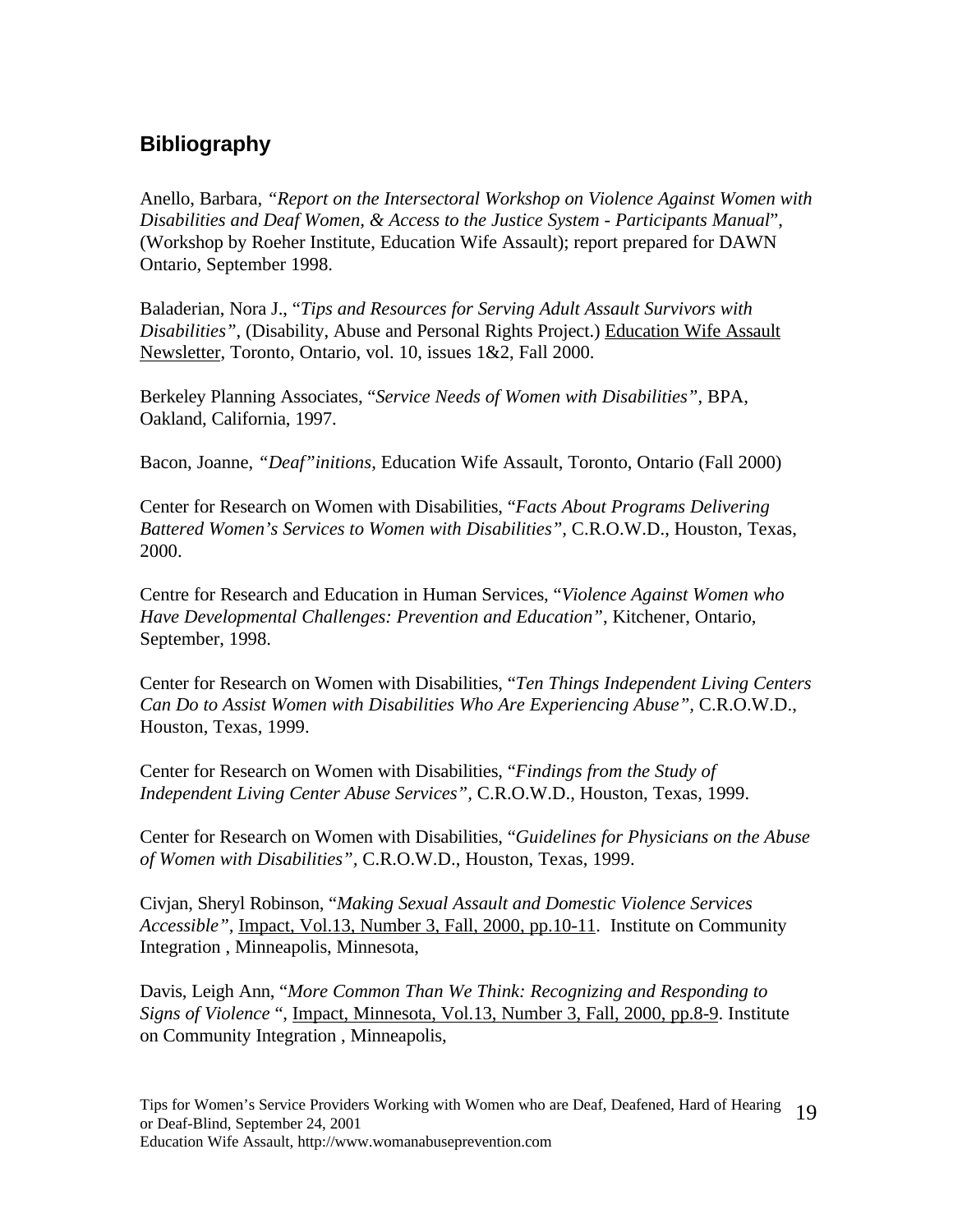Deaf Women Against Violence, "*Violence and Abuse : Problems Deaf Women Face"*, D.W.A.V., Hayward, California, http://www.dwav.org/index.html

Demas, Doreen, "*Aboriginal Women, Disability and Violence"*, Education Wife Assault Newsletter, Vol.10, Issues 1/2, Fall, 2000, p.5. Toronto, Ontario

Doe, Tanis, *Power, Violence and Empowerment,* Education Wife Assault Newsletter, Vol.10, Issues 1/2, Fall, 2000, pp.1, 3-4. Toronto, Ontario

Dolomont, Lori, *Protecting Ourselves: Deaf Women's Way*, Education Wife Assault Newsletter, Vol.10, Issues 1/2, Fall, 2000, p.8. Toronto, Ontario

DisAbled Women's Network of Ontario, "*Fact Sheet"*, DAWN-Ontario, North Bay, Ontario, 1998.

Elder, Marge, "*Deaf Survivors of Sexual Abuse: A Look At The Issues"*, Moving Forward Newsjournal, Vol.2, Number 5, 1993. Arlington, Virginia

Emanuel, Ellie J., "*Breaking The Power of Discrimination"*, Impact,Vol.13, Number 3, Fall, 2000, pp.6-7. Institute on Community Integration , Minneapolis, Minnesota

First Nations Confederacy of Cultural Education Centres, "*Facing A Life of Barriers: Aboriginal People with Disabilities"*, F.N.C.C.E.C., Hull, Quebec, 1996.

Focht-New, Virginia, "*Beyond Abuse: Treatment Approaches for People with Disabilities",* Positive Approaches, Vol.1 No.2, September 1997.

Forster, S., L. Davis-Bonar, "*Saying No To Abuse: Strategies for Safer Services"*, Abilities, Summer 1998, Issue 35, pp.17-18.

Frazee, Catherine, Patricia Seeley, "*Aftermath: Domestic Abuse Leaves Destruction In Its Wake"*, Abilities, Summer 1999, pp.41-44.

Gushue, Marc, "*Ending The Cycle Of Abuse: The Victimization of Canadians with Intellectual Disabilities"*, Abilities, Summer 2000, Issue 43, p.48.

Health Canada, "*Family Violence Against Women with Disabilities",* Ottawa, 1992.

Health Canada, "*Family Violence and People with a Mental Handicap"*, Ottawa, 2001.

Health Canada, "*Special Program on Violence Against Women with Disabilities: Annotated Bibliography of Available Literature and Resources, and a Statement of Need Report",* Ottawa, 1997.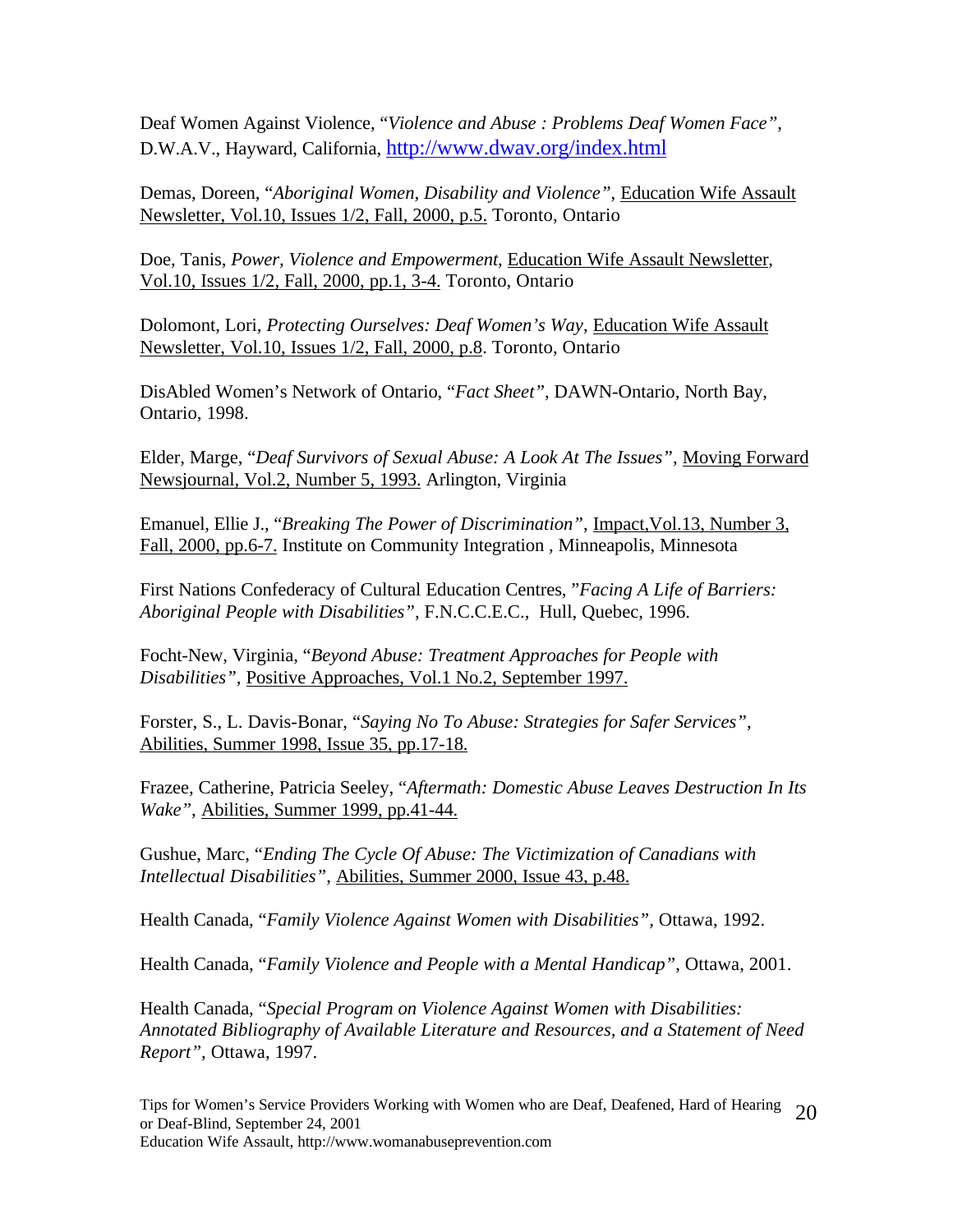Justice Institute of British Columbia, "*Charting New Waters: Responding to Violence Against Women with Disabilities : Facilitator's Guide"*, 1996.

Kovacic, Laura, "*Safeguarding Yourself - Women-Centred Agencies Learning to Support Women with Disabilities"*, Abilities, Spring 1998, pp.20-23.

Langlais, Line, Marthe Larochelle, Denise Lemieux, Nicole Racine, *Intervening with Deaf Women Who Are Victims of Spousal Violence*, Comite d'aide aux femmes Sourdes de Quebec, 1996.

Lunn, Donna, "*Rural and Farm Women"*, Education Wife Assault Newsletter, Vol.9, Issue 2, Winter 1999, p.1, p.4.

Masuda, Shirley, "*Violence Against Women with Disabilities"*, Abilities, Summer 1992, Issue 12, pp.86-66.

Moorey, Kelli, "*Orientation to Disability for Crisis Service Providers"*, (prepared for the Independent Living Resource Centre of Calgary), 2001.

Moses, Judith, "*Violence Against Women with Disabilities: Guidelines for Service Providers"*, Kingston Independent Living Resource Centre, Kingston, Ontario, 1998.

National Aboriginal Network on Disability, "*Voices In The Wilderness : Aboriginal Women and Disabilities"*, N.A.N.D., Cornwall, 1992.

National Coalition Against Domestic Violence, "*Open Minds, Open Doors : Technical Assistance Manual"*, Denver, CO, 1996.

National Resource Center on Domestic Violence, "*Abuse and Women with Disabilities"*, N.R.C.D.V., Minnesota, 1998.

Nosek, M.A., C.A. Howland, M.E. Young, "*Abuse of Women with Disabilities: Policy Implications"*, Journal of Disability Policy Studies, Vol.8, pp. 1997,157-176. Fayetteville, Arkansas

Odette, Fran, "*Reflections: Interview with Tanis Doe"*, Education Wife Assault Newsletter, Vol.10, Issues 1/2, Fall, 2000, pp.10, 12. Toronto, Ontario

Odette, Fran, "*Reflections: Interview with Catherine" MacKinnon*, Education Wife Assault Newsletter, Vol.10, Issues 1/2, Fall, 2000, pp.11-12. Toronto, Ontario

Odette, Fran, Enza Ronaldi, "*Emotional Abuse of Women with Disabilities"*, Education Wife Assault Newsletter, Vol.9, Issue 2, 1999, p.11.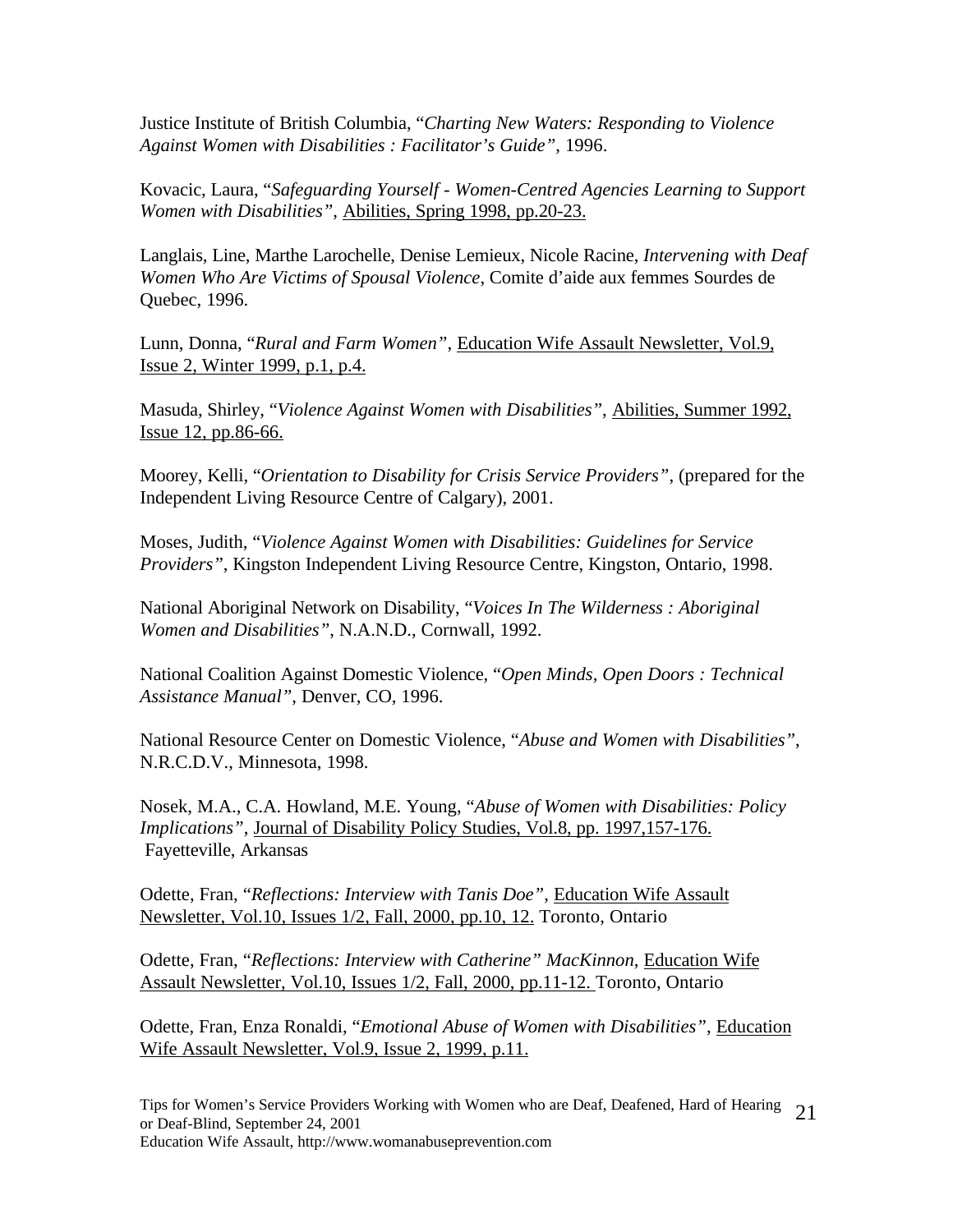Ontario Association of the Deaf, "*Working with Deaf Patients: A Guide for Medical Professionals"*, OAD-Deaf Outreach Project, http://www.deafontario.org/index.htm

Pinedo, Maria Rosa, Ana Maria Santinoli, "*Immigrant Women and Wife Assault"*, Education Wife Assault Newsletter, 1997. Toronto, Ontario

*"Responding To Women with Disabilities Who May Be Experiencing Abuse: A Workshop for Service Providers" in Haldimand-Norfolk,* Simcoe, 1992. Haldimand-Norfolk Project on the Abuse of Older Adults http://fp.kwic.com/~jpreston/

Roeher Institute, "*Violence and People with Disabilities: A Review Of The Literature",* (prepared for the National Clearinghouse on Family Violence), Toronto, Ontario, August 1994.

Roeher Institute, Education Wife Assault, "*Intersectoral Workshop on Violence Against Women with Disabilities and Deaf Women, & Access to the Justice System : Participants Manual"*, Toronto, Ontario, September 1998.

Roeher Institute, Education Wife Assault, "*Violence Against Women with Disabilities and Access to the Justice System : Tool Kit"*, Toronto, Ontario, September 1998.

Roeher Institute, "*Out Of Harm's Way: A Safety Kit for People with Disabilities Who Feel Unsafe and Want To Do Something About It"*, Toronto, Ontario, 1997.

Smith, Marilyn J., *Supporting Deaf Women In Seattle: Abused Deaf Women's Advocacy Services,* Impact, Vol.13, Number 3, Fall, 2000, pp.2-3, p.17. Institute on Community Integration, Minneapolis, Minnesota

Sobsey, Dick, "*Faces of Violence Against Women with Developmental Disabilities"*, Impact, Vol.13, Number 3, Fall, 2000, pp.2-3, p.25. Institute on Community Integration, Minneapolis, Minnesota

Strong, Marlene F., Ann Cupolo Freeman, "*Caregiver Abuse and Domestic Violence In The Lives of Women with Disabilities"*, Berkeley Planning Associates, Oakland, CA, 1997.

*"The Risk of Physical and Sexual Assault"*, Abilities, Spring 1995, Issue 22, pp.32-33.

Ticoll, Miriam, Melanie Panitch, "*Opening The Doors: Addressing The Sexual Abuse of Women with an Intellectual Disability"*, Canadian Woman Studies, Vol.13 No.4, pp.84- 87.

Tomlinson, Debra, "*Family Violence and Abuse: Independent Living Approach to Prevention"*, Abilities, Fall 1993, Issue 16, p.37.

Tips for Women's Service Providers Working with Women who are Deaf, Deafened, Hard of Hearing or Deaf-Blind, September 24, 2001 22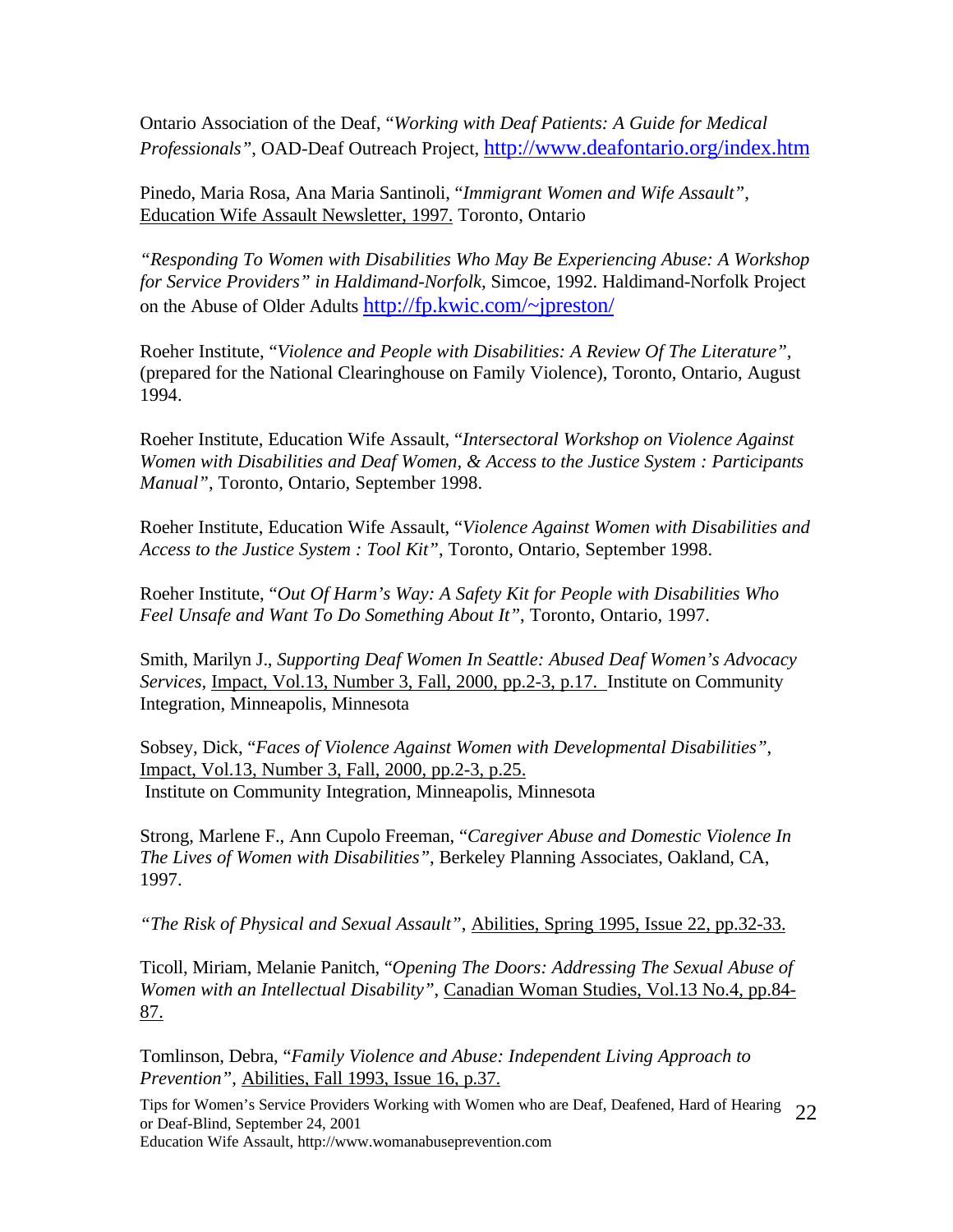University of British Columbia Disability Resource Centre, "*Definitions, Communication Strategies and Interaction Tips",* University of British Columbia, Student Services, 2001.

Whatley, Joyce, "*Violence Against Women with Disabilities: Policy Implications of What We Don't Know"*, Impact, Vol.13, Number 3, Fall, 2000, pp.4-5. Institute on Community Integration , Minneapolis, Minnesota,

Weaver, Amethya, "*Women who Experience Woman Abuse and Child Sexual Abuse: Deaf, Hard of Hearing, Deaf-Blind, Late-Deafened and Oral Deaf: A Resource Manual for Service Providers"*, Klinic Community Health Centre, Winnipeg, Manitoba, 1995.

Wilson, Stephanie, "*Solutions To Family Violence: A National Resource for All Canadians"*, Abilities, Fall 1998, Issue 36, p.46.

Wiseman, Kimberly Black, "*You're My Pretty Bird In A Cage"*, Impact, Vol.13, Number 3, Fall, 2000, p.1, p.24. Institute on Community Integration , Minneapolis, Minnesota,

*"Women with Disabilities, Deaf Women and the Domestic Violence Courts"*, Education Wife Assault, Toronto, Ontario, 1998.

Zak, Omer, "*Strategies for Communication Between the Hearing and the Hearing-Impaired"* 1995. http:// www.zak.co.il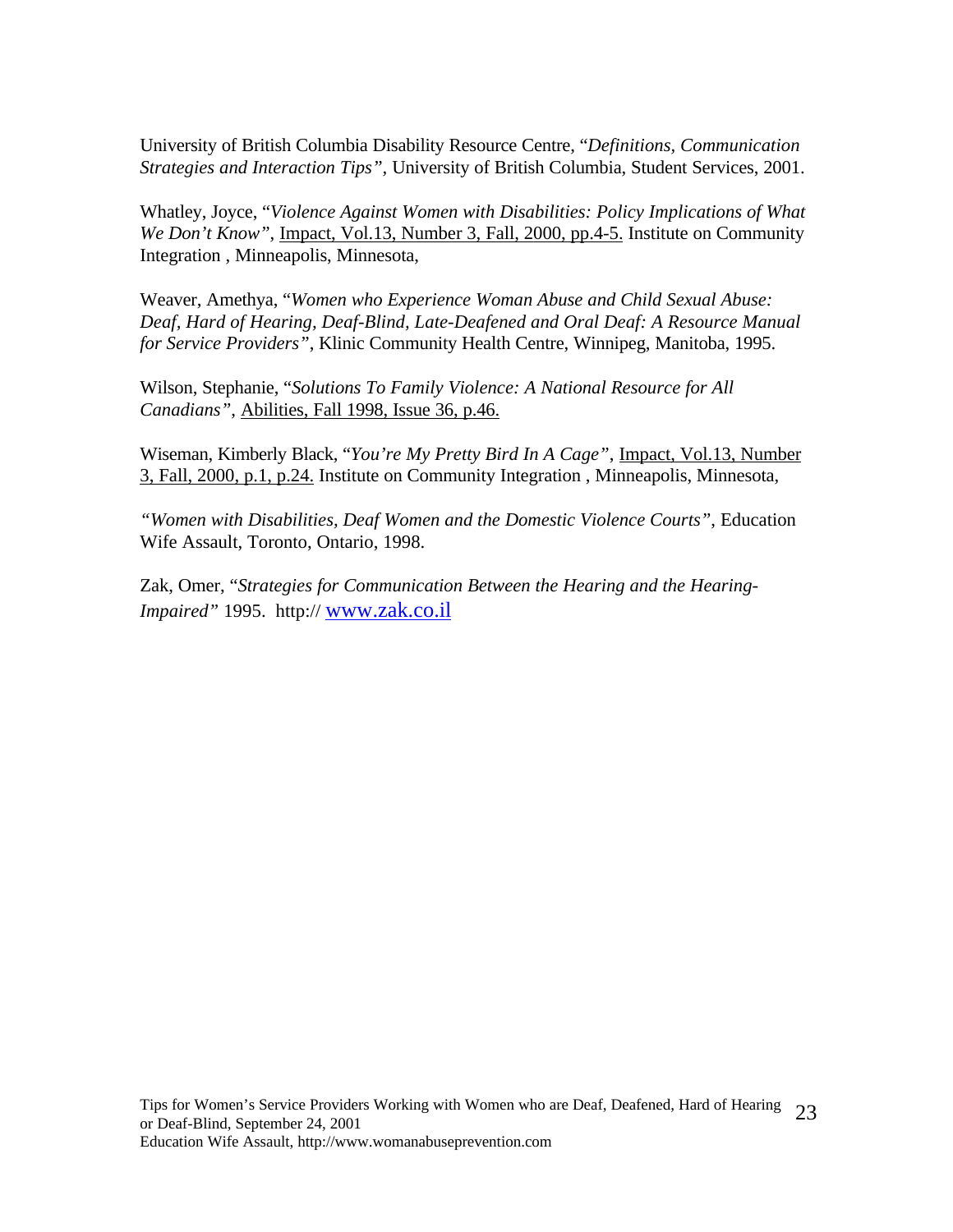#### **Your feedback wanted**

We hope that you found Tips for Service Providers Working with Women who are Deaf, Deafened, Hard of Hearing or Deaf-Blind useful. This resource was produced as a collaboration between the British Columbia Institute against Family Violence, the National Clearinghouse on Family Violence, Education Wife Assault and the Canadian Health Network. We invite you to provide us with feedback and/or join our mailing list so we can inform you of new resources and developments.

Please complete the form below and mailing to: CHN, c/o Education Wife Assault 427 Bloor Street West - Box 7 Toronto, Ontario, Canada M5S 1X7

Or you can contact us through: Phone: (416) 968-3422 TTY: (416) 968-7335 Fax: (416) 968-2026 Email: info@womanabuseprevention.com

Name: Title: Organization: Complete Mailing Address:

Phone: () Fax:  $( )$ Email: Website:

Where did you get the resource from?

- Downloaded it from the Internet
- Received it in print from a friend or colleague

How did you hear of the resource?

- **Canadian Health Network Website**
- \_\_\_\_\_\_ Surfing the Web
- **From a friend or colleague**
- \_\_\_\_\_ Other